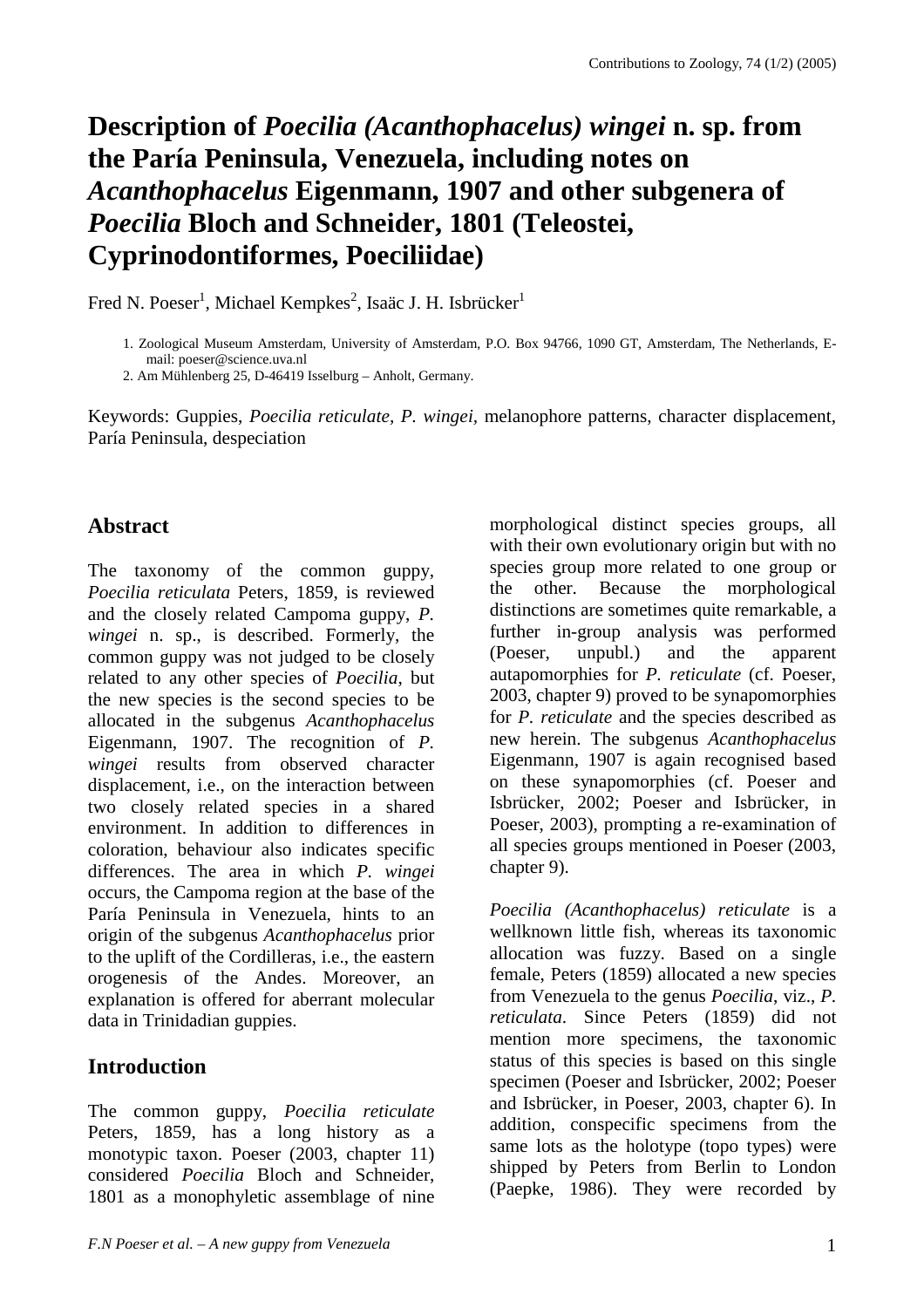Günther (1866) as *Girardinus reticulatus*, and were compared to *Girardinus guppii* Günther, 1866. *Girardinus* Poey, 1854 (type species, *G. metallicus* Poey, 1854), is a valid genus, distantly related to *Poecilia*. The type material of *Girardinus guppii* was examined (Poeser, submitted manuscript) and confirmed as identical to *P. reticulata*.

Eigenmann (1907) examined specimens collected from Barbados and Guyana. He allocated the guppy to a distinct genus, viz., *Acanthophacelus* Eigenmann, 1907, mainly based on structures of the gonopodial tip. Eigenmann (1907) designated *Poecilia reticulata* Peters, 1859 type species for his new genus.

In a breeding report concerning guppies in the Royal Botanical Gardens in London, Boulenger (1912) mentioned guppies as the only freshwater fish on Barbados, which island was the alleged type locality of *Lebistes poecilioides* De Filippi, 1861, thus naming this species *Girardinus poecilioides*. Regan (1913) changed this by re-naming this species *Lebistes reticulatus*. *Lebistes*  remained monospecific until Rosen and Bailey's (1963) revision of the Poeciliidae, in which *Poecilia* (*Lebistes*) *reticulata* was joined in one subgenus with four species of *Micropoecilia* Hubbs, 1926 (Table I), and with *Cnesterodon scalpridens* Garman, 1895. The latter species was re-allocated by Costa (1991) as *Pamphorichthys scalpridens*, whereas *Poecilia* (*Micropoecilia*) was considered as a distinct genus by Meyer (1993). Thereafter, the guppy largely remained in the monospecific subgenus *Lebistes*, although not without debate (cf. Costa and Sarraf, 1997; Poeser and Isbrücker, 2002; Poeser and Isbrücker, in Poeser, 2003).

The phylogenetic analysis of Rodriguez (1997) did not adequately resolve the taxonomy concerning

*P. reticulata*. He established his *Mollienesia*  on the basis of the terminal hooks on the

gonopodium and *Poecilia* by the bumps on ray 4a. *Poecilia reticulata* possesses both a hook on the gonopodium and has a 'bumpy' gonopodial ray 4a, i.e., it has both of the above features. Rodriguez (1997: 673) thus was contradicting his own character assessment. Also phylogenetic analyses based on molecular data (Ptacek and Breden, 1998; Breden *et al.,* 1999) did not render a resolved taxonomy. Moreover, the latter phylogeny clustered *P*. *reticulata* with *P*. *parae* and *P. picta*, separating these species from the remaining species of *Poecilia*. Based on the very distinct morphology that is presented in this paper, we hold the guppy distinct from the other species of *Poecilia* and we split *P. reticulata* and the new species off from the species of *Micropoecilia*, viz., *P. parae*  Eigenmann, 1894, *P. branneri* Eigenmann, 1894, *P. bifurca* (Eigenmann, 1909), *P. picta*  Regan, 1913 and *P. minima* Costa and Sarraf, 1997. Differences between *P. reticulata*, *P. parae* and *P. branneri* are summarised in Table II.

Another method to unravel taxonomic difficulties is to study behavioural patterns, preferably under natural conditions (Clark and Aronson, 1951; Liley, 1966). Studies on guppy behaviour yielded a standard description for mating behaviour in *P. reticulata* (cf. Baerends *et al.,* 1955; Table III). Because the initial attempts to distinguish a new species of guppies based on preserved material was inconclusive, it was decided to make field observations on behavioural aspects, in order to gain insight on possible specific differentiations. Collection data of this field trip are herein presented separately from the materials examined prior to this journey.

Detailed information on guppy populations is fragmented and concerns examinations on a local scale, e.g., Trinidad. General information on morphometric and pigmentational data comprising the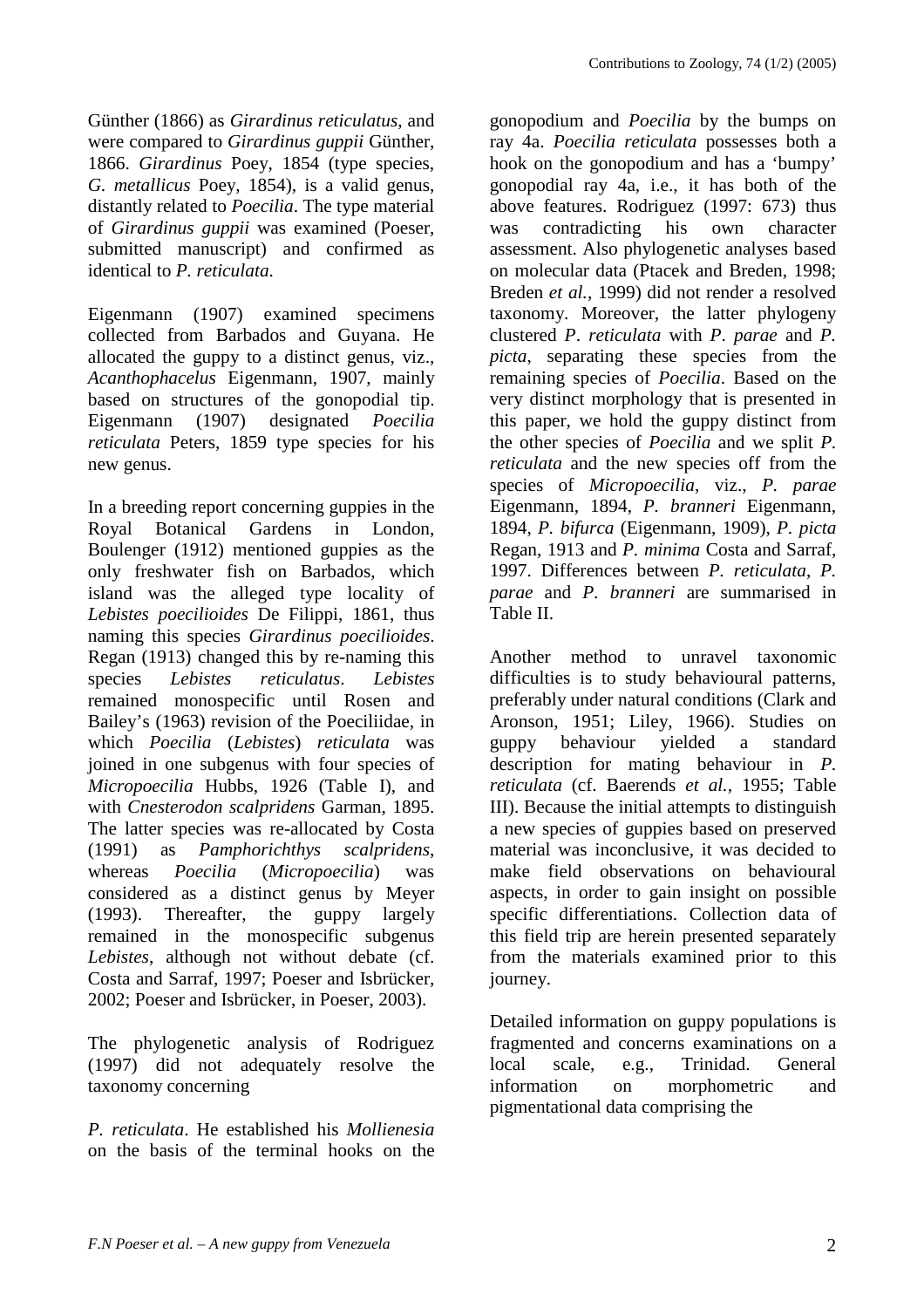| <i>Table I.</i> Allocation of species of the subgenus <i>Lebistes</i> sensu Rosen and Bailey, 1963. |                                               |  |  |  |
|-----------------------------------------------------------------------------------------------------|-----------------------------------------------|--|--|--|
| <i>Poecilia reticulata Peters, 1859</i>                                                             | Poecilia (Acanthophacelus) reticulata         |  |  |  |
| Poecilia wingei n. sp.                                                                              | Poecilia (Acanthophacelus) wingei             |  |  |  |
| <i>Poecilia parae</i> Eigenmann, 1894                                                               | Poecilia (Micropoecilia) parae                |  |  |  |
| <i>Poecilia branneri</i> Eigenmann, 1894                                                            | Poecilia (Micropoecilia) branneri             |  |  |  |
| Poecilia bifurca (Eigenmann, 1909)                                                                  | Poecilia (Micropoecilia) bifurca              |  |  |  |
| Poecilia picta Regan, 1913                                                                          | Poecilia (Micropoecilia) picta                |  |  |  |
| <i>Poecilia minima</i> Costa and Sarraf, 1997                                                       | Poecilia (Micropoecilia) minima               |  |  |  |
| Poecilia scalpridens Garman, 1895                                                                   | Pamphorichthys scalpridens (cf. Costa, 1991). |  |  |  |

total natural range of variation in guppies is not fully comprehended, although local studies have provided information on evolutionary mechanisms shaping guppy characteristics. While it is unknown what the complete natural range of *P. reticulata* is, what the natural variation in colour patterns is, or what the variation in their anatomy is, no standard is available to which potential new species can be compared. In order to provide a more specific description of this otherwise well studied species, this study first provides such descriptions for the two species of Venezuelan guppies.

## **Methods**

To catalogue variation in melanophore patterns, material of the Zoological Museum in Amsterdam (ZMA) and the University of Michigan (UMMZ) was examined. Arbitrarily, ten males and ten females from UMMZ 158720, Ciudad Bolivar, Venezuela, were selected to set an initial standard. Primarily, only black spots were noted. Both sides of at least five males of the additional UMMZ samples were examined. Horizontal lines were scored on the anterior part of body (body line) and on the caudal peduncle (caudal line). Some melanophore patterns are illustrated (Figs. 1-5), and the gonopodia of these specimens (Fig. 6). Morphometric features scored were standard length (SL) and the least depth of the caudal peduncle. The

average standard lengths of the populations and the proportional size of the caudal peduncle (as percents of SL) are recorded as follows: (number of individuals measured; range of measurements): average.

Extralimital material of the Zoological Museum of Amsterdam (ZMA) was examined to demonstrate variation in pigmentation. In July 2002, Poeser and Kempkes made a field trip to Venezuela. On the west side of the Paría Peninsula, they collected the species that is described as new in the present paper.

In the diagnosis, the following abbreviations are used. A.  $=$  number of anal fin rays; D.  $=$ number of dorsal fin rays;  $C =$  number of caudal fin rays;  $LLS =$  number of scales in a lateral series; CPS. = number of scales around the caudal peduncle.

## **Material**

Standard population for *Poecilia reticulata,*  UMMZ 158720 (44 specimens), Venezuela, Ciudad Bolivar, Río Tanguati, tributary to Río Caroni to Orinoco, 11-03-1939, coll. F. F. Bond. Average length females (10; 18.4- 23.8): 20.4 mm SL, males (10; 12.9- 15.0): 14.2 mm SL. Average least depth caudal peduncle females (10; 9.0-11.9): 11.0, males (10; 10.1-14.0): 11.9. Some females may have weak blotches. Males have caudal lines, four (of ten) have a body line as well. All males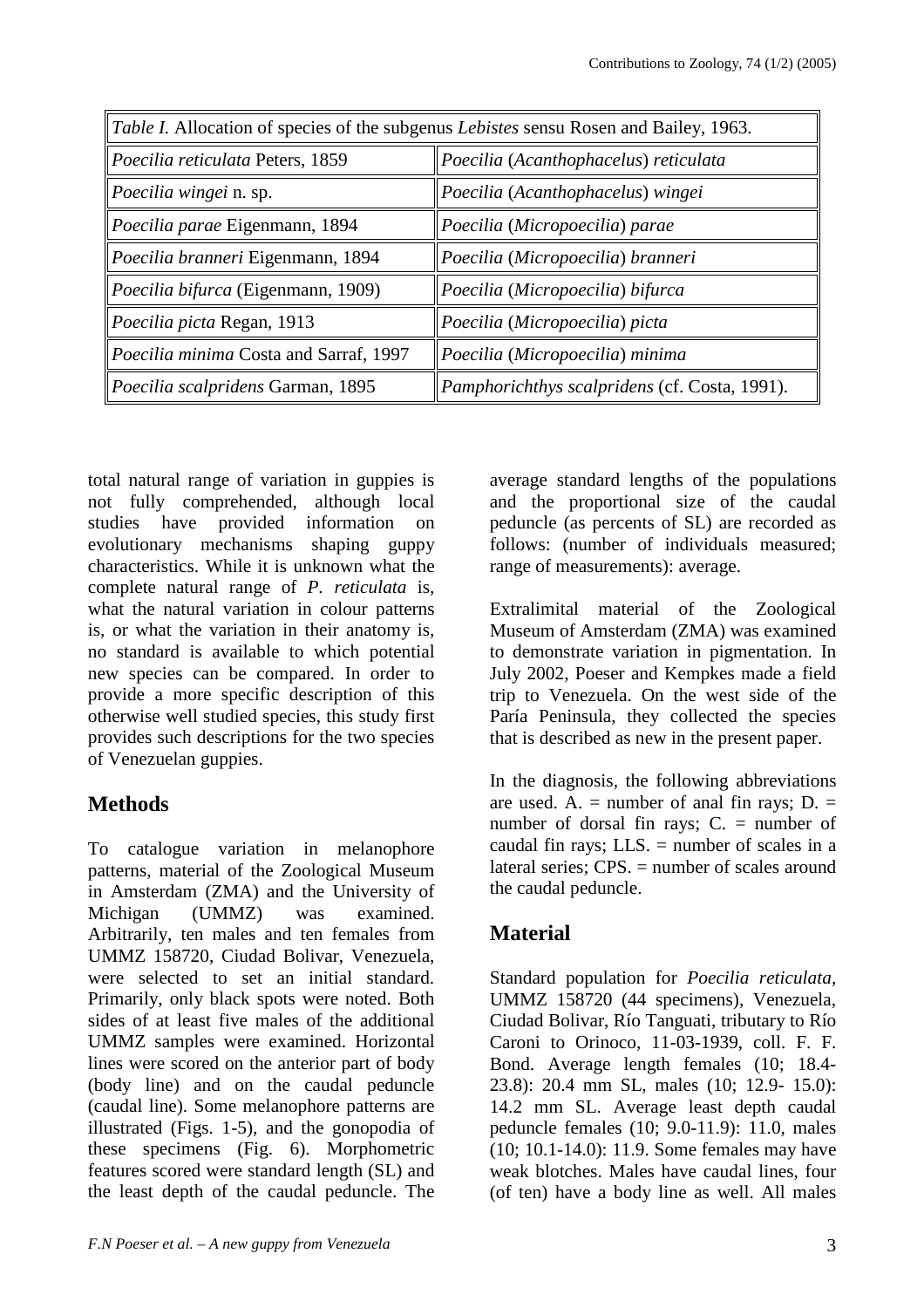have a spot on the anterior part of body: six have this spot dorsally and four ventrally, one male only has a spot on the left side of his body. Five males (of ten) have a black spot halfway on the body: two dorsally and three ventrally. Two of the latter males only on the left side of the body, one male only on the

right side. Six males have a spot on the caudal peduncle, just in front of, or just on the caudal fin, two males with a caudal spot only at the right side of the body. One male has the left spot just in front of the caudal fin, the right spot just on the caudal fin.

| Table II. Anatomical differences between <i>Poecilia reticulata</i> , <i>P. parae</i> and <i>P. branneri</i> . |                                                                                                                                                                                          |                                                               |                                                                     |  |  |  |  |
|----------------------------------------------------------------------------------------------------------------|------------------------------------------------------------------------------------------------------------------------------------------------------------------------------------------|---------------------------------------------------------------|---------------------------------------------------------------------|--|--|--|--|
|                                                                                                                | $\ Poecilia \text{ \ }para$ e<br>$\parallel$ Poecilia reticulata                                                                                                                         |                                                               | Poecilia branneri                                                   |  |  |  |  |
| Polychrome body                                                                                                | Males are all different, no<br>fixed patterns                                                                                                                                            | Males exhibit three or<br>four<br>fixed<br>colour<br>patterns | Males exhibit a single<br>fixed colour pattern                      |  |  |  |  |
| Female<br>pigmentation                                                                                         | body Females without humeral Females<br>blotch                                                                                                                                           | frequently<br>with a humeral blotch                           | Females with a humeral<br>blotch and a blotch at the<br>caudal base |  |  |  |  |
| Gonopodial<br>structures                                                                                       | Palp on ray 3 extending    Palp on ray 3 reaching    Palp on ray 3 reaching tip;   <br>clearly beyond the tip; $\ \text{tip; no hooks or spine}\ $ no hooks or spine<br>hook on ray $5p$ |                                                               |                                                                     |  |  |  |  |
| Meristic data                                                                                                  | Nine anal fin rays; six or Eight anal fin rays;<br>dorsal<br>seven<br>$\ $ (modally)                                                                                                     | $\lim$ rays eight dorsal fin rays<br>$\ $ (modally)           | Eight anal fin rays; eight<br>dorsal fin rays (modally)             |  |  |  |  |

| <b>Table III</b> : Standard of behavioural sequences in <i>Poecilia reticulata</i> (After Baerends <i>et al.</i> , 1955) |                                                                                                                                                                                                                                                                       |  |  |  |  |
|--------------------------------------------------------------------------------------------------------------------------|-----------------------------------------------------------------------------------------------------------------------------------------------------------------------------------------------------------------------------------------------------------------------|--|--|--|--|
| 1a.                                                                                                                      | Male approaches female. If the female disengages this contact, he will follow her.                                                                                                                                                                                    |  |  |  |  |
|                                                                                                                          | Non-receptive females accelerate the flight, followed by the male. The male will attempt to<br>$\ 1b^1\ $ nip her genital region (gonopore) to stimulate a sexual response, or he will attempt a sneak-<br>copulation, i.e., to copulate without female co-operation. |  |  |  |  |
|                                                                                                                          | $1b2$ . Receptive females slow down to signal the male that she will co-operate.                                                                                                                                                                                      |  |  |  |  |
| 2a.                                                                                                                      | The male positions in front of the female, slightly swimming backwards and circling in front<br>of the female.                                                                                                                                                        |  |  |  |  |
| 2b.                                                                                                                      | The male displays a sigmoid body posture, showing court-jumps, i.e., sudden jumps                                                                                                                                                                                     |  |  |  |  |
| 2c.                                                                                                                      | The male circles to the side of the female and tries to insert his gonopodium.                                                                                                                                                                                        |  |  |  |  |

UMMZ 158704 (30 of 1074), Venezuela, 5 km east of San Mateo, 70 km south of Barcelona, Río Punctual, tributary to Río Araque, 21-03-1939, coll. F. F. Bond. Average length females (5; 23.1-25.9): 23.9 mm SL, males (5; 13.7-15.6): 14.9 mm SL.

Average least depth caudal peduncle females (5; 11.3-137): 12.8, males (5; 12.7-14.1): 13.4. This population is seemingly more coloured than UMMZ 158720. One female has a black spot at the caudal peduncle. All males have caudal lines, some have a body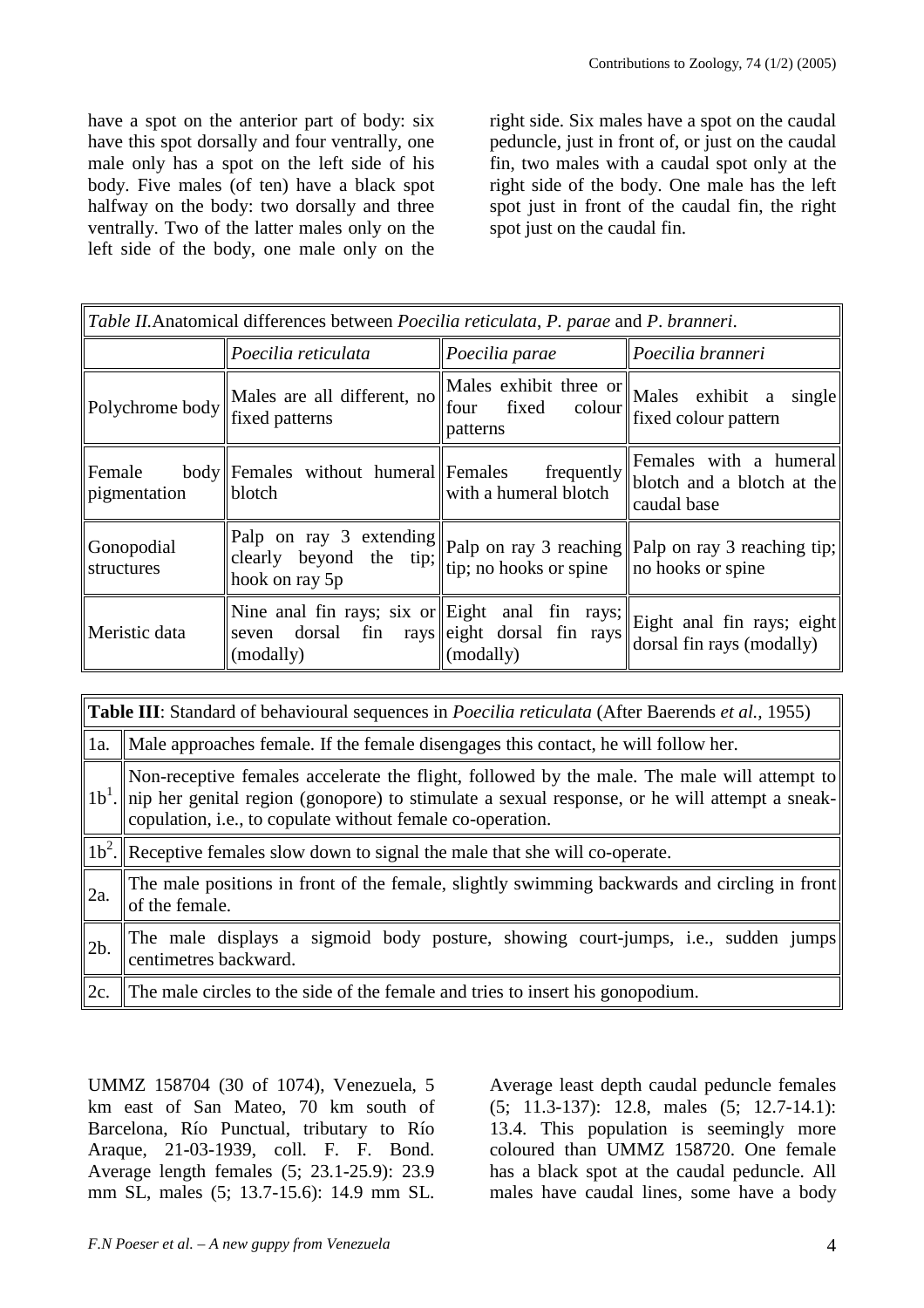line as well. One male exhibits a double body line, as margins of a brighter band between them. Three males (of five) have a spot in the anterior section of their bodies, two other males have a spot halfway the body. All males have a caudal spot, in some it is more anterior than in others. Several males have brighter areas on their flanks, suggesting that other colour spots were present. The unpaired fins are pigmented.

UMMZ 158706 (30 of 656), Venezuela, Isla de Margarita, El Valle, Río Porlamar, 31-03- 1939, coll. F. F. Bond. Average length females (5; 35.0-40.4): 37.9 mm SL, males (5; 18.5-19.0): 18.8 mm SL. Average least depth caudal peduncle females (5; 15.2- 17.3): 16.2, males (5; 16.8-19.5): 18.0. Two females with a spot in the caudal fin, one up, one down. Males mostly multi-spotted, varied on left and right side of body (Figs. 1a-d). Body- and caudal lines frequently thickened into spots. Many males with caudal fin patterns.

The gonopodium of one of the males (Fig. 1c) is also figured (Fig. 6).



*Fig. 1a-c*. (Photographs by J. v. Arkel). Pigmentation patterns of male guppies from Isla de Margarita, Venezuela (UMMZ 158706). Scale is 1 cm.

UMMZ 158711 (69), Venezuela, 30 km east of Upata, Río Charichapo, tributary to Río

Yuruori, 12-03-1939, coll. F. F. Bond. Average length females (5; 18.0-21.2): 19.8 mm SL, males (5; 13.7-15.4): 14.4 mm SL. Average least depth caudal peduncle females (5; 10.4-13.4): 11.4, males (5; 8.8-11.6): 10.4. One female has a thin lateral line, best seen on right side of body. Males with two, sometimes three spots (Fig. 2a-c). Males always with a caudal line, sometimes with a weak body line. Sometimes the spots are nothing more than thickened lines. Basal caudal fin pigmentation is present in one examined male, in others similar markings are found.

UMMZ 158717 (30 of 445), Venezuela, Lagoon 3 km W of Cumaná, 26-03-1939, coll. F.F. Bond. Average length females (5; 25.9-30.4): 28.4 mm SL, males (5; 17.1-18.0): 17.4 mm SL. Average least depth caudal peduncle females (5; 11.4-13.7): 13.0, males (5; 15.0-17.0): 16.1. This population is seemingly more coloured than UMMZ 158720 or UMMZ 158704. Males have a spot in the anterior half of the body or more centrally, and have a spot in C. All males have a varied pattern of lines and bands, bordering brighter areas. Although most unpaired fins are badly damaged, some males exhibit caudal fin patterns resembling<br>Ferrugineus (cf. Winge, 1922; here Ferrugineus (cf. Winge, 1922; here reproduced as Fig. 7), i.e., a crescent of pigment spots at the caudal base.

UMMZ 158723 (30 of 402), Venezuela, 12 km northwest of Cumanacoa, 45 km southeast of Cumaná, tributary to Río Manzanare, 26- 03-1939, coll. F. F. Bond. Average length females (530.3-40.7): 34.4 mm SL, males (5; 19.0-21.8): 20.7 mm SL. Average least depth caudal peduncle females (5; 13.3-15.2): 14.2, males (5; 16.3-18.5): 17.5. The pigmentation in this population is comparable with UMMZ 158717, but darker. No Ferrugineus caudal fin pattern was observed.

UMMZ 158729 (30 of 822), Venezuela, Caracas, Río Guaire, Quebrada Cano, la Florida, 10-01-1939, coll. F. F. Bond. Average length females (5; 26.6-30.7): 29.1 mm SL, males (5; 18.7 - 25.1): 21.2 mm SL. Average least depth caudal peduncle females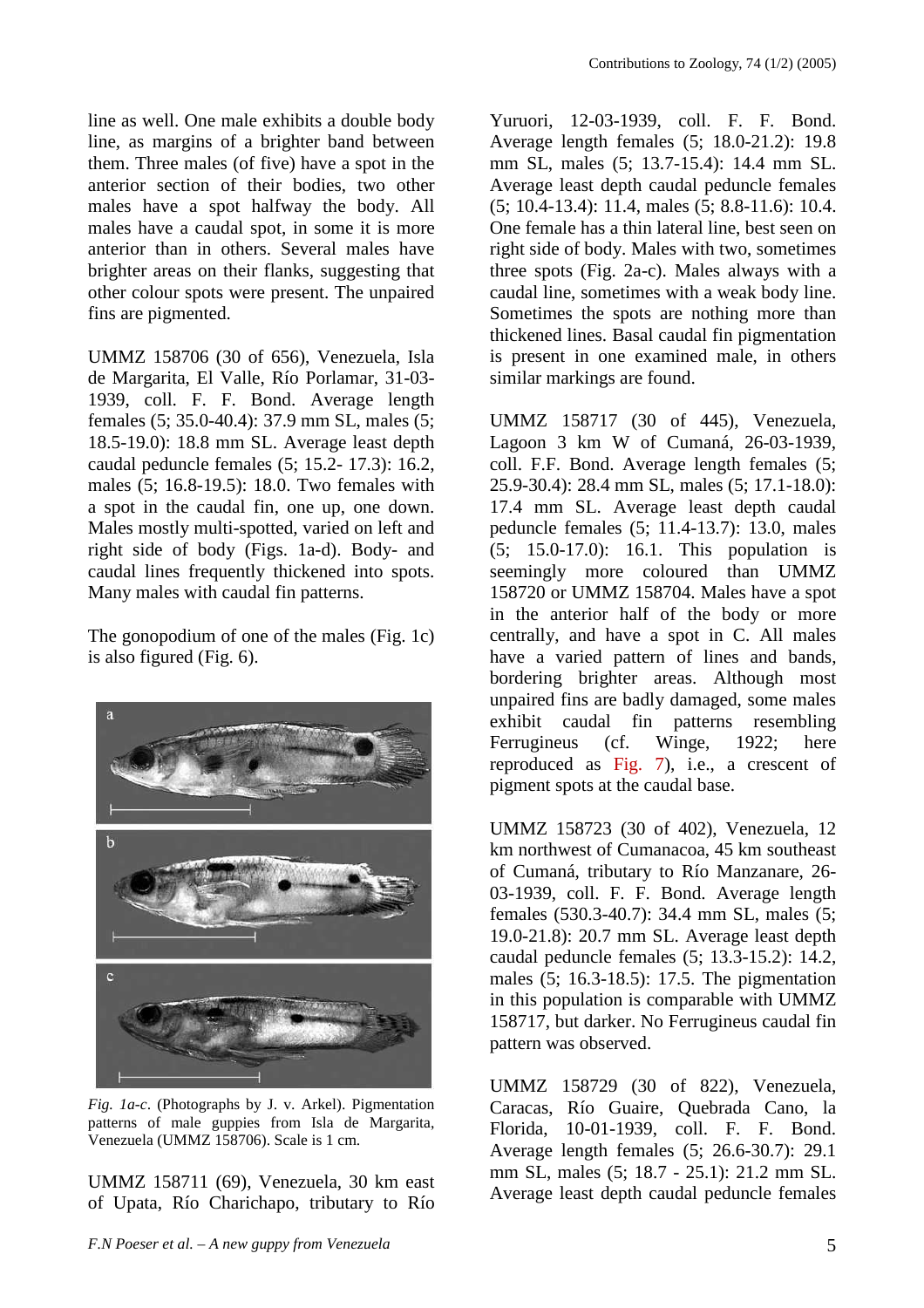(5; 12.8-15.0): 14.0, males (5; 13.9-16.1): 15.2. Males have a varied number of spots (Figs. 5a-e), sometimes differing markedly on left side (Fig. 4a) and right side (Fig. 4b). Pigmentation is also dominated by horizontal lines and bright areas (Figs. 4c-d), which is reduced in some specimens (Fig. 4e). Most specimens have a variegated caudal fin pattern.



*Fig. 2a-b* (Photographs by J. v. Arkel). Pigmentation patterns of male guppies from Río Charichapo, Venezuela (UMMZ 158711). Scale is 1 cm.

UMMZ 158730 (75), Venezuela, Río Mariara, 12 km west of Maracay, 12-01-1939, coll. F. F. Bond. Average length females (5; 22.5-24.6): 23.5 mm SL, males (5; 13.4-17.1): 14.9 mm SL. Average least depth caudal peduncle females (5; 12.4 - 13.8): 13.3, males (5; 11.7-15.2): 12.9. One female with heavy pigmented fore body. Smaller males all have caudal stripes and two or three spots, larger specimens have less pigment. Two larger males (15.4 mm and 16.5 mm) have very little pigment and immature gonopodia.

UMMZ 158736 (30 of 259), Venezuela, 40 km west of Puerto Cabello, Río Urama, tributary to Río Yaracuy, 26-01-1939, coll. F. F. Bond. Average length females (5; 21.6- 23.0): 22.3 mm SL, males (5; 14.1-15.5): 14.5 mm SL. Average least depth caudal peduncle females (5; 13.0-14.8): 14.0, males (5; 12.8- 16.6): 14.8. Most males have a shoulder spot, with a spot present ranging from mid-body, to caudal base (Figs. 5a-d). Caudal stripe thin or absent.

ZMA 120.725 (7), Venezuela, Well Cipare, 2.85 km from Guaibacoa, 3.2 km on side road Sierra de San Luiz, coll. J.H. Stock, 1982. One male (20 mm) with a spot on the anterior partof the body and one at midsection. Caudal peduncle lateral pattern,caudal fin pattern.

ZMA 100.595 (1 ex.), Venezuela, Isla de Margarita, Porlamar,coll. P. Wagenaar Hummelinck, 17-07-1936. One pale male. Bodyspot at dorsal fin base, one at caudal fin base.

ZMA 123.631 (34), Venezuela, Isla de Margarita, Toma deagua de Encañado, coll. P. Wagenaar Hummelinck, 13-07-1936. The males have spots on the anal base, caudal fin base with pigmentation pattern.



*Fig. 3a-d* (Photographs by J. v. Arkel). Pigmentation patterns of male guppies from the Paría Peninsula, Venezuela (UMMZ 158715). Scale is 1 cm.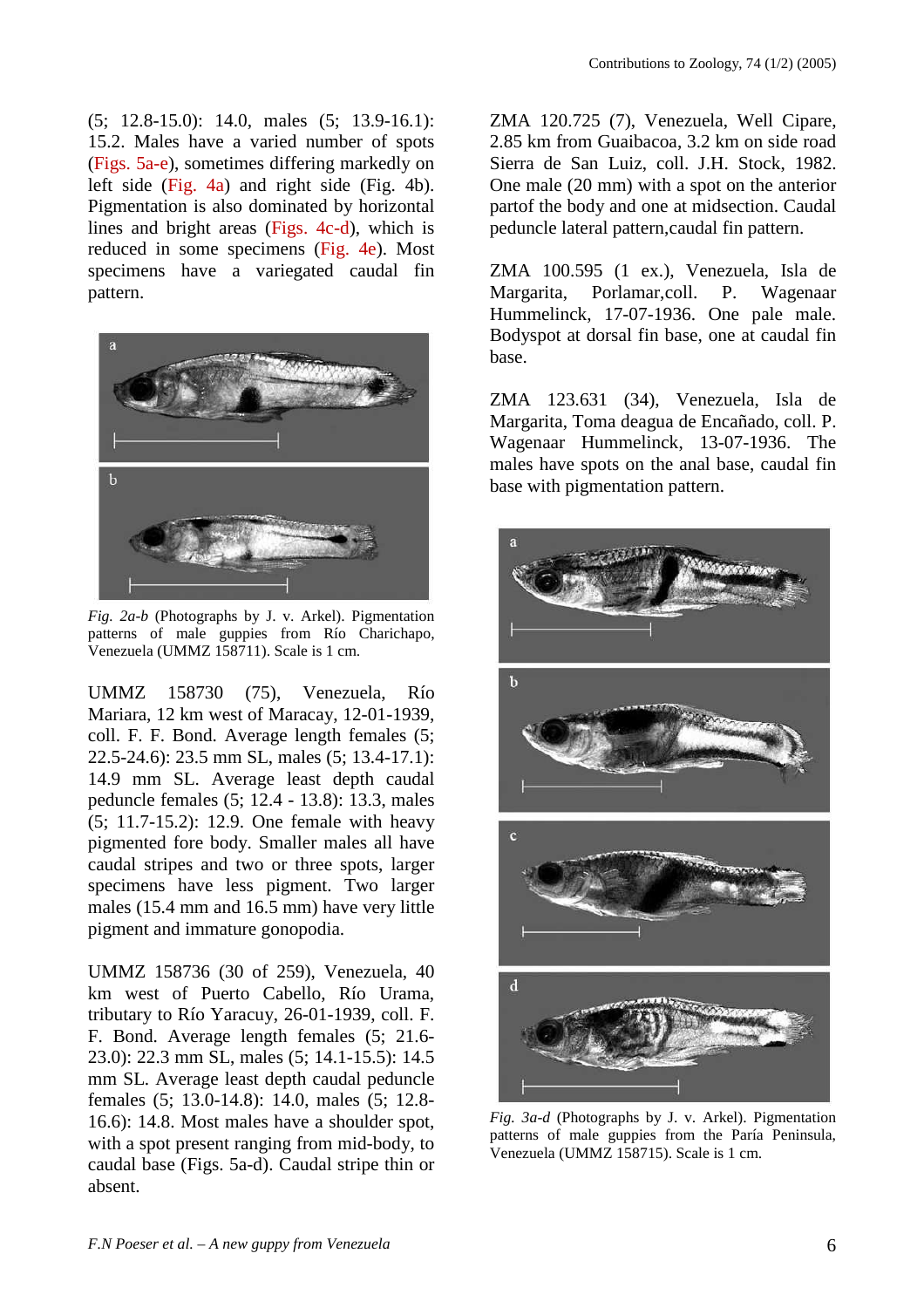ZMA 123.632 (6), Venezuela, Isla de Margarita, Toma de agua de Tacarigua, coll. P. Wagenaar Hummelinck, 11-08-1936. Three subadult males, pale. Spots on the anterior part of the body and midsection.

ZMA 123.634 (46), Venezuela, Isla de Margarita, Asuncion, Río Asuncion, coll. P. Wagenaar Hummelinck, 11-05-1936. Males are multi-spotted with a vertical pattern on caudal peduncle. Caudal fin has upper margins, lower margins, midsections or both margins coloured, or is even completely coloured. Some females with spots on caudal fin base or on caudal fin.

ZMA 123.635 (31), Venezuela, Isla de Margarita, Asuncion, Río Asuncion, coll. P. Wagenaar Hummelinck, 03-07-1936. Dark specimens, including females.

ZMA 119.916 (20), Guyana, East Coast Demarara, Ogle, coll. M. Temassar, 27-01- 1987. Pale specimens. Males with midsection spot, one or two spots on caudal fin base.

ZMA 119.918 (16), Guyana, East Coast Demarara, Industry, coll. M. Temassar, 28- 01-1987. Multi-spotted males with two to four spots, vertical stripes on caudal peduncle. Caudal fin pattern present.

ZMA 115.037 (4), Guyana, Canal to Demarara River, near Georgetown, coll. P. de Rham, 11-10-1976. Anterior spot, caudal spot, and a small spot in the midsection.

ZMA 109.626 (1 ex. [ex Carnegie museum]), Guyana, Georgetown trenches, det. C. H. Eigenmann, no further data. Male with spots on anterior part of body and caudal peduncle. Vertical pattern caudal peduncle.

ZMA 100.527 (16), Suriname, District Marowijne, coll. P. Florschutz, December 1952. 16 Multi-spotted males with lateral patterns and caudal fin patterns

ZMA 115.116 (1 ex.), Suriname, Marowijne district, Pankoekoe Creek, coll. M.P. Panday, June 1974. Body with anterior spot and caudal fin base spot. Lower margin caudal fin pigmented.

ZMA 119.999 (10), Suriname, Paramaribo, coll. W.C. v. Heurn, August 1911. Males are multi-spotted, spots on anterior part of body and midsection, caudal peduncle and caudal fin base.



*Fig. 4a-e* (Photographs by J. v. Arkel). Pigmentation patterns of male guppies from Río Guaire, Venezuela (UMMZ 158729). Scale is 1 cm.

ZMA 120.724 (4), Barbados, Well of Thicket, coll. J.H. Stock, 10-06-1978. One multispotted male, spots on anterior part of body,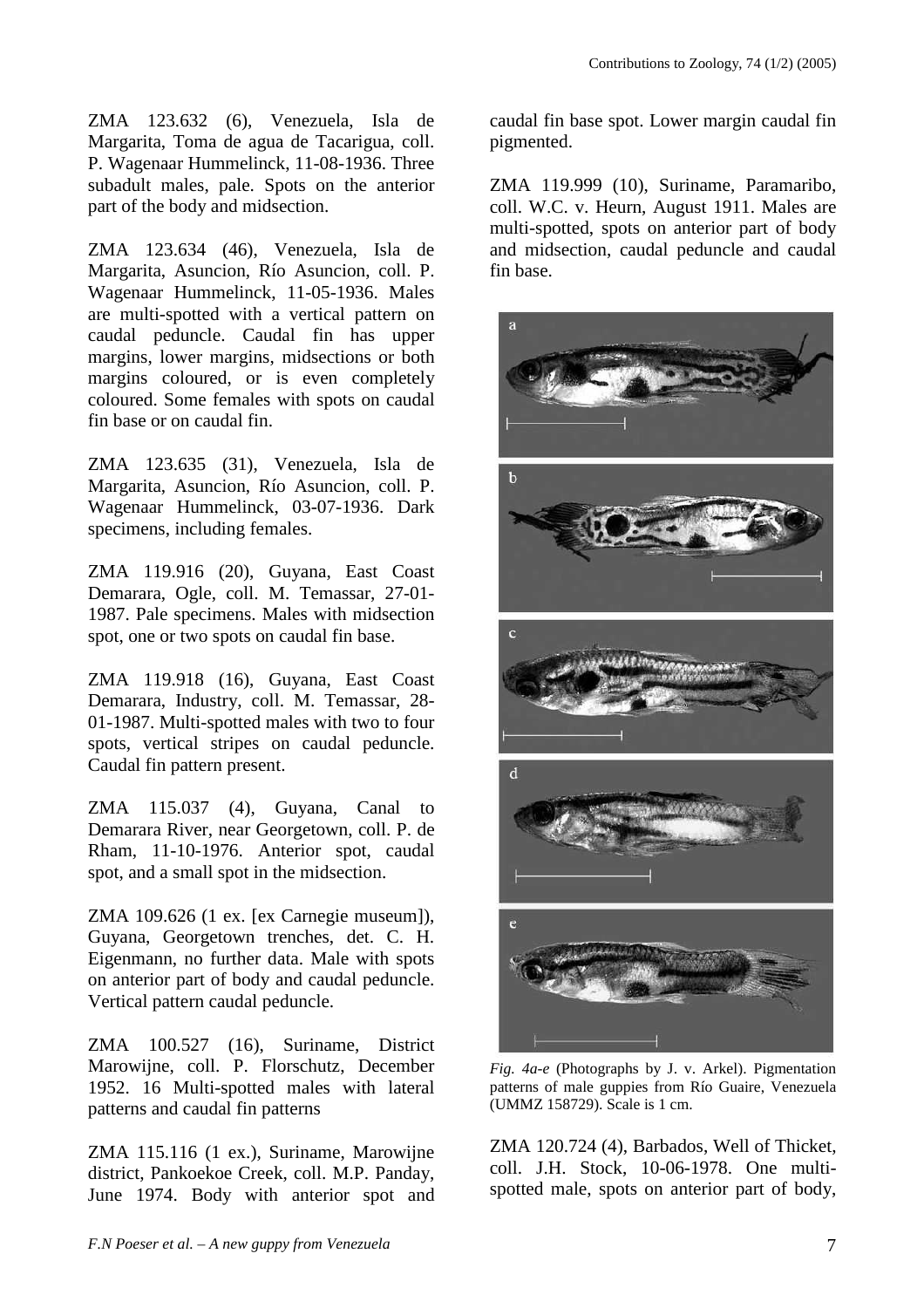midsection, caudal fin base. Caudal fin pattern present.

ZMA 109.627 (5, ex Carnegie museum), Barbados, det. C.H. Eigenmann, no further data. Three males, dark. Spots on midsection and anterior part of body, caudal fin pattern present.

ZMA 120.727 (78), Barbuda Island, coll. P. Wagenaar Hummelinck, 09-05-1955. Dark specimens. Males are multi-spotted with a caudal fin pattern.

ZMA 120.006 (27), Pacific Ocean, Cook Islands, Vai Momoiri, Sink hole in Makatea, coll. N.W. Broodbakker, 08-08- 1986. Males have spots in midsection, anal fin base and caudal fin base.

#### *Collection data of the 2002 expedition*

In the summer of 2002, Poeser and Kempkes stayed in a posada near Cariaco, on the highway to Casanay. From this base daily trips were made to localities in the surroundings, guided by a local taxi driver, Mr. Luis Palacio, who grew up in the region. Mr. Palacio thus provided much information, e.g., the names of the waters, villages, etc. At nearly all localities in the proximity of the posada guppies were abundant, easy to catch with a simple dipping net. The samples were divided later into 'Campoma' guppies (*Poecilia wingei* n. sp*.*) and common guppies (*Poecilia reticulata*), hereafter indicated as such.

13-07-2002. Station 1: Road from Cariaco to Carúpano, bridge at the division of Laguna Campoma and Laguna Buena Vista, ca. 3 km north of Cariaco. Male guppies had a melanophore pattern as in UMMZ 158715. All other colours much enhanced by metallic sheen, they are brilliant. Also females exhibited a more brightly sheen on their bodies, compared to the guppy females we were used to. Some other, larger fish, probably cichlids, were present. A collection of guppies was made, deposited in ZMA 123.636 (Campoma guppy).



*Fig. 5a-d* (Photographs by J. v. Arkel). Pigmentation patterns of male guppies from Río Urama, Venezuela (UMMZ 158736). Scale is 1 cm.

13-07-2002. Station 2: Irrigation ditch ca. 50 meters from the road from Cariaco to Carúpano, ca. 2 km north of Cariaco. Guppies as in station 1, which were deposited in ZMA 123.637 (Campoma guppy).

13-07-2002. Station 3: Same irrigation ditch as locality 2 at the outskirts of Cariaco. Same guppies as in stations 1 and 2 (Campoma guppy). No guppies were deposited.

13-07-2002. Station 4: Bridge over wide stream next to road from Cariaco to Chocopata, ca. 3 km from Cariaco. Same guppies as in stations 1-3, deposited in ZMA 123.638 (Campoma guppy). Also fish of the genus *Rivulus* was collected, deposited in ZMA 123.639.

13-07-2002. Station 5: Small stream at Heullo de Cariaco, small village at the Golfo de Cariaco. Common guppies, viz.,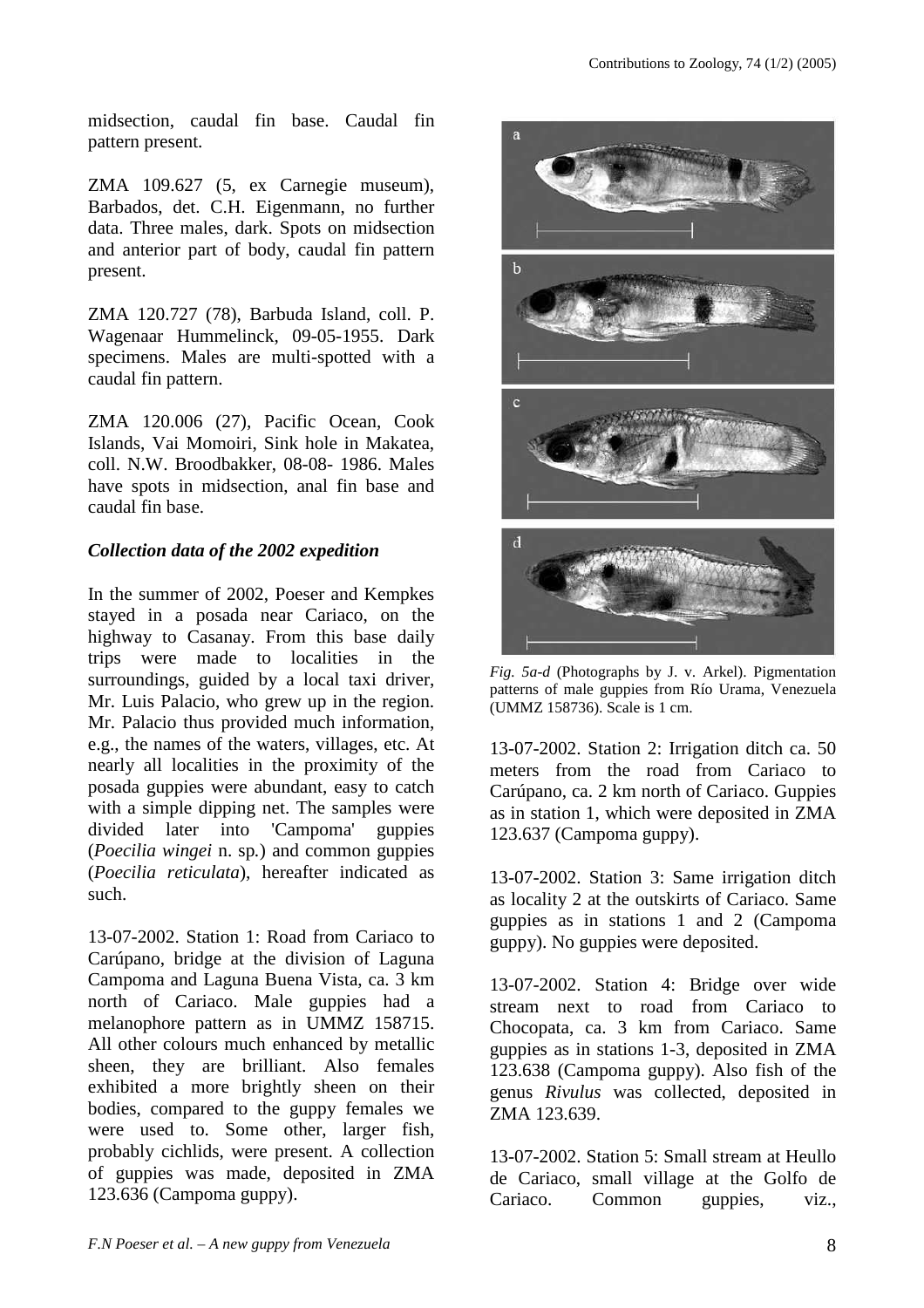melanophores in spots, little trace of metallic sheen, deposited in ZMA 123.640 (Common guppy). In this small biotope, a remarkable collection of mollies (*Poecilia koperi* Poeser, 2002; ZMA 123.6341), *Rivulus* sp. (ZMA 123.642), Gobiidae gen. sp. indet. (ZMA 123.643), *Poecilia picta* (ZMA 123.644) and a shrimp was made.

13-07-2002. Station 6: Waterfall El Cordon, ca. 5 km west of Cariaco. Large common guppies, males ca. 3 cm TL, females 4-5 cm TL. Variegated colour patterns, with large metallic, silvery blotches. Also a cichlid predator was collected. No specimens were deposited.

14-07-2002. Station 7: Río de Oro, at the entrance of Aguas de Moises. Small river with many bends. Guppies as in stations 1-4 (Campoma guppy), together with characid fish, *Crenicichla* sp., *Cichlasoma* sp., a rivulid fish, and crabs. No specimens were deposited.

14-07-2002. Station 8: Junction of Río Catuaro and Río Santa Lucia, tributary to Río San Juan, tributary to Río Orinoco, ca. 10 km south of Casanay. Common guppies, chromatophores in spots, no extensive metallic sheen. No specimens were deposited.

14-07-2002. Station 9: Río Tonoro (= Río Domingo), tributary to Río San Juan, tributary to Río Orinoco, ca. 20 km south of Casanay. Guppies like in locality 8 (Common guppy). No specimens were deposited.

14-07-2002. Station 10: Río Grande, at Río Grande, tributary to Río San Juan, tributary to Río Orinoco, ca. 25 km south of Casanay. Guppies like in stations 8 and 9 (Common guppy). No specimens were deposited.

15-07-2002. Station 11: Small ditches, parallel to the road from Cariaco to Carúpano, ca. 3 km west of Carúpano. Guppies with a mix of characters, i.e., melanophores concentrated in spots, with other colours brightly metallic (as in stations 1-4, 7). These fish were syntopic with a sailfin molly,

identified as *Poecilialatipinna* (LeSueur, 1821). The guppies were deposited in ZMA 123.645 (Campoma guppy), the sailfins in ZMA 123.646.

15-07-2002. Station 12: Laguna north of the road from Cariaco to Carúpano (= seaside), ca. 2.5 km west of Carúpano. Guppies like in station 11, deposited in ZMA 123.647 (Campoma guppy).

15-07-2002. Station 13: Laguna south of the road from Cariaco to Carúpano (= land side), ca. 2 km west of Carúpano. Guppies like in stations 11 and 12 (Campoma guppy), but much less colourful. No specimens were deposited.

15-07-2002. Station 14: Río El Pilar, bridge on the road from Carúpano to El Pilar, ca. 15 km southeast from Carúpano. Common guppies, like in stations 8-10. No specimens were deposited.

15-07-2002. Station 15: Río Casanay, at Guarapiche. Guppies as in stations 11 and 12 were deposited in ZMA 123.648 (Campoma guppy).

16-07-2002. Behavioural studies at station 7. Nearby, in a stream close to the road from Cariaco to Casanay, ca. 4 km from Casanay, we discovered another stream containing guppies like in stations 1-4, 7 (Campoma guppy).

17-07-2002. Several locations north of the Golfo de Cariaco. These locations are not noted as stations, they did not yield any guppies. One molly, viz., *Poeciliakoperi*, was collected in Laguna de los Patos and deposited in ZMA 123.649.

18-07-2002. Behavioural studies at stations 14. Guppies like in stations 1-4, 7 (Campoma guppy), near the Posada Elvira, on the road from Cariaco to Casanay, ca. 2 km from Cariaco.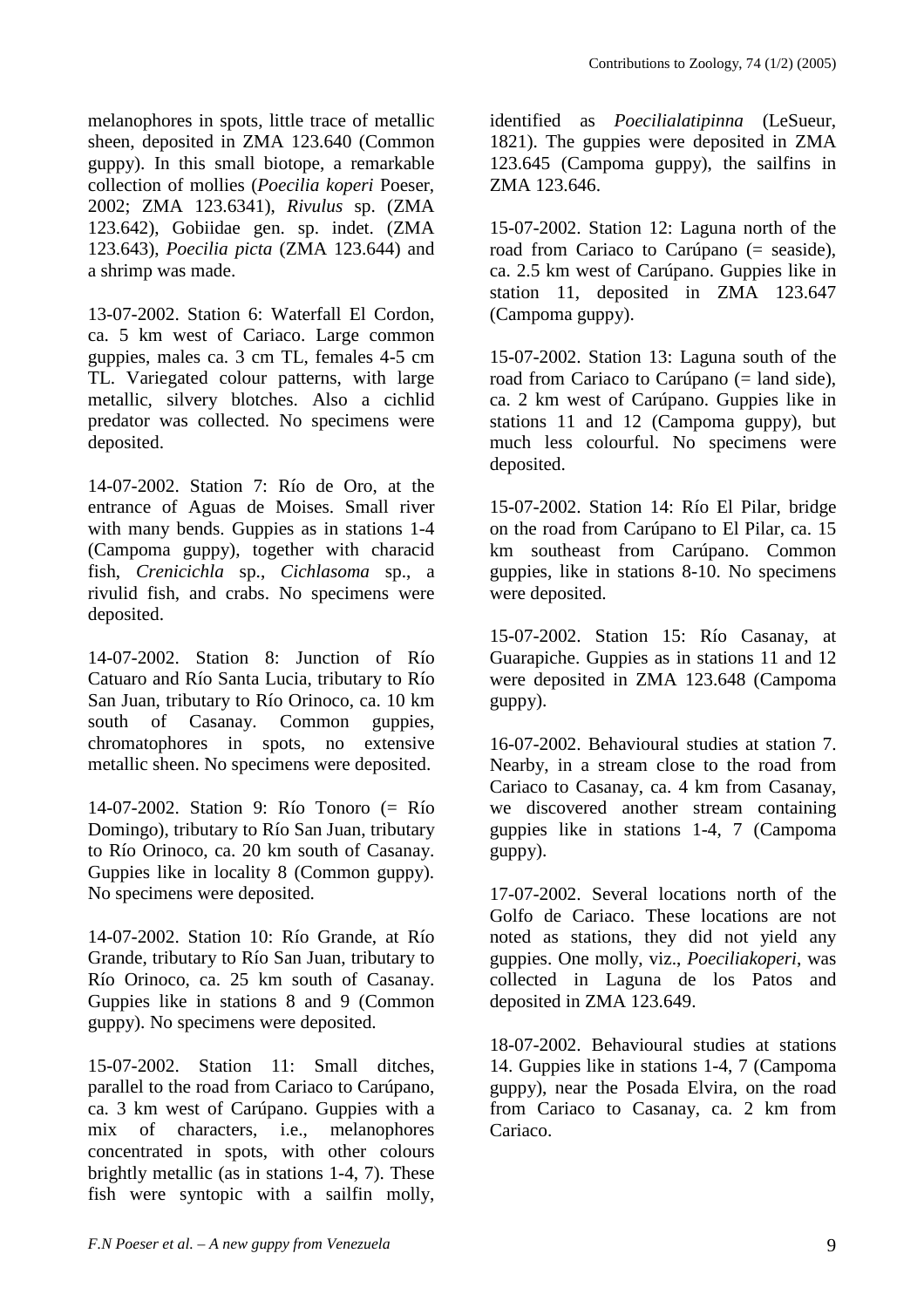## **Systematic section**

### *Poecilia* **(***Acanthophacelus***)** *wingei* **n. sp.**

Type material. Holotype. ZMA 123.704 (male), Venezuela, Estado Sucre, Paría Peninsula, ca. 3 km north of Cariaco, bridge on the road from Cariaco to Carúpano, division between Laguna Buena Vista and Laguna Campoma, coll. F.N. Poeser, M. Kempkes, and L. Palacio, 13-VII-2002. Allotype. ZMA 123.705, (female) same data as ZMA 123.704. Paratypes. ZMA 123.636 (18), same data as ZMA 123.704; ZMA 123.637 (67), Venezuela, Paría Peninsula, irrigation ditch ca. 50 meters from the road from Cariaco to Carúpano, coll. F.N. Poeser, M. Kempkes, and L. Palacio, 13-VII- 2002; ZMA 123.638 (25), Venezuela, Paría Peninsula, ca. 3 km from Cariaco, bridge over wide stream beside road from Cariacoto Chocopata, coll. F.N. Poeser, M. Kempkes, and L. Palacio, 13-VII-2002; ZMA 123.645 (7), Venezuela, Paría Peninsula, ca. 3 km west of Carúpano, small ditches, parallel to the road from Cariaco to Carúpano, coll. F.N. Poeser, M. Kempkes, and L. Palacio, 15-VII-2002; ZMA 123.647 (38), Venezuela, Paría Peninsula, ca. 2,5 km west of Carúpano, laguna north of the road from Cariaco to Carúpano (= sea side), coll. F.N. Poeser, M. Kempkes, and L. Palacio, 15-VII-2002; ZMA 123.648 (10), Venezuela, Paría Peninsula, Río Casanay, at Guarapiche, coll. F.N. Poeser, M. Kempkes, and L. Palacio, 15-VII-2002; UMMZ 158715 (30 paratypes of 585), Venezuela, Paría Peninsula, stream 35 km west of Carúpano, 28-03-1939, coll. F.F. Bond.

Description of the types. The holotype is a male, 14.3 mm SL, with a black band at the most anterior part of the caudal peduncle (cf. Fig. 3a, b). On the right side of the caudal peduncle are two elongate and interconnected metallic spots. Body scales contain many melanophores, darkening the body and forming a vague spot between the ventral and pectoral fins. The pigmentation on the left side is like the right side, but with the vague spot elongate as a band, bordering a metallic body colour. This male has a definite caudal fin pattern, with a slightly enlarged and dark upper margin. The upper and central section shows small black spots, whereas the lower margin is pigmented at the base, i.e., a thin black line on the lower margin of the fin and a white area around a black spot just above this margin. The gonopodium contains remarkably many melanophores, also extending to the gonopodial palp.

All other diagnostic features are as mentioned in the characterisation of the subgenus.

The allotype is a slender female, 14.1 mm SL. The unpaired fins and the body with many melanophores, whereas melanophores are concentrated along the margins of the scales. No further specific markings are present. Females of *P. wingei* are indistinguishable from those of *P. reticulata*, with the possible exception of a slight metallic sheen in life specimens.

The paratopotypes are 12 females and juveniles without specific pigmentation, 4 subadult males with one or two metallic spots on the body and caudal peduncle. These males have a caudal stripe and a basal spot on the caudal peduncle. The two remaining males show more developed markings. The smaller of these two has an anal black spot and black horizontalbands on body and caudal peduncle, bordering a lighter, mostly metallic area. The caudal fin pigmentation is more or less an extension of the body pigmentation, i.e., a central lighter area bordered by a thin black line. The larger of the two adult males is coloured like the holotype, but with a thinner blotch halfway the body. This band splits the anterior of the two metallic spots. The anterior part of the body is very dark.

One female has a thin lateral line. Males do not have spots, but blotches from the origin of the gonopodium to under the dorsal fin (Figs. 4a-d). Anterior side of the body sometimes has broken spots, or little horizontal lines. One or two bands over the caudal peduncle, caudal peduncle with a brighter area or a bright spot. The gonopodial palp on ray 3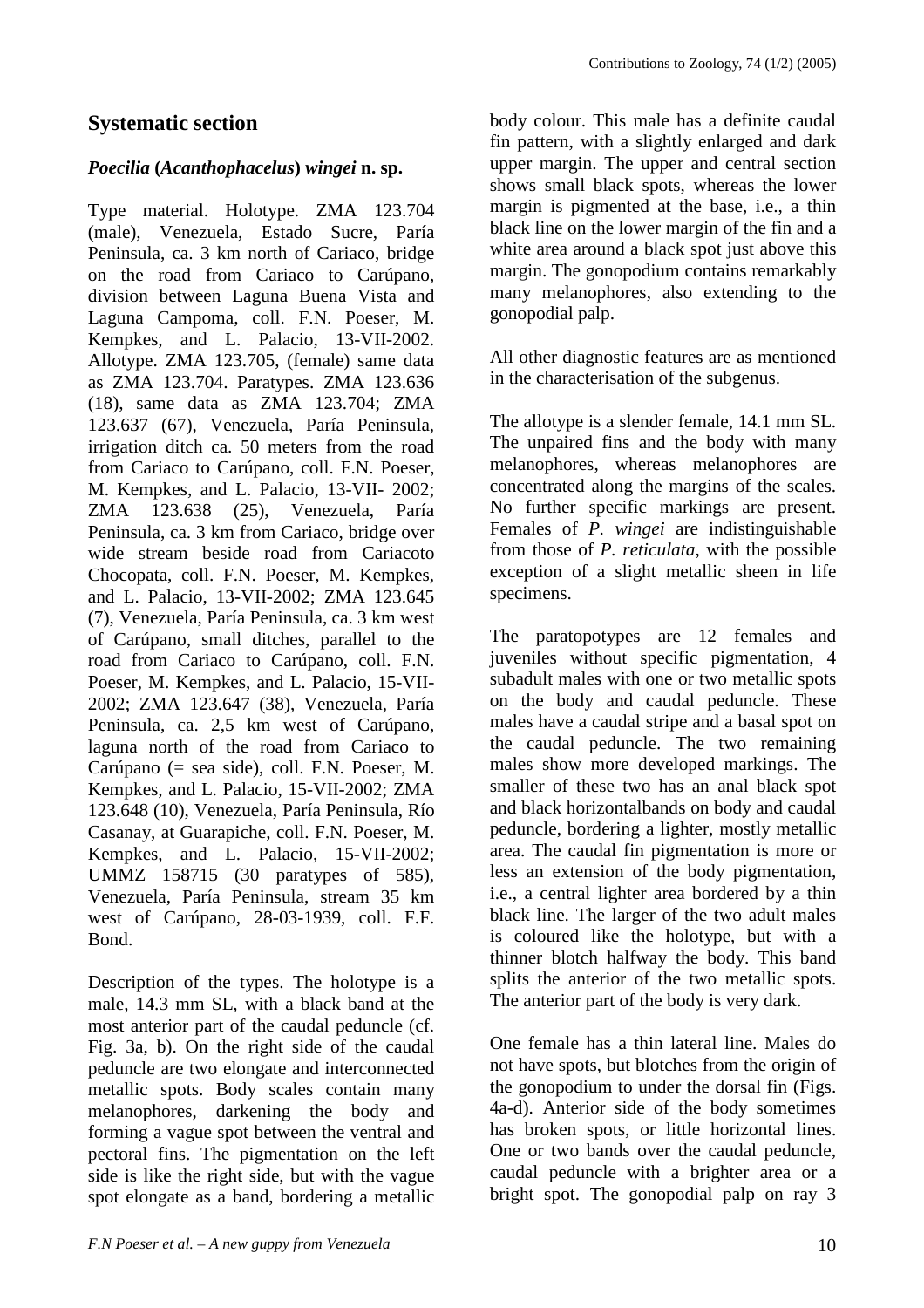exceeds the tip, but is seemingly smaller in this population than in others.

The gonopodia from two of the males (Fig. 3b-c) are also figured (Fig. 6).



*Fig. 6a-c* (Photographs by J. van Arkel), detailed photographs of gonopodia. (a) *Poecilia reticulata*, gonopodium of specimen in Fig. 1a; (b, c) *Poecilia wingei*, gonopodia of specimens in Figs. 3b, c.

Diagnosis. *Poecilia wingei* is a small species, with males measuring up to about 15 mm SL and females up to 20 mm SL, and with a distinct sexual dimorphism, with polychromatic males and uniform females.

Meristic data. A. 9; D. 6-7; C. 12-14; LLS. 25-27; CPS. 14. The gonopodium has a retrorse hook on ray 5, but not on ray 3. The fleshy palp on ray 3 is extending beyond the tip. The ventral spines on ray 3 are large, resulting in a bulb-like appearance of the gonopodialtip. The dorsal bulbs on ray 4a are much smaller than the spiny dorsal extensions on ray 4p.

Comparison. *Poecilia wingei* differs from most species of *Poecilia* by the following characters. The gonopodial palp extends

clearly beyond the tip of the gonopodium. The gonopodium also lacks a terminal hook at ray 3, present in the short finned and sailfin mollies and in *Psychropoecilia*. With the exception of *Micropoecilia*, none of the subgroups of *Poecilia*, viz., the *P. sphenops*  species group, the *P. latipinna* species group, the *P*. *caucana* species group, *Curtipenis* and *Psychropoecilia*, have polychromatic males. It also differs from most species groups in the number of scales around the caudal peduncle, i.e., 14 vs. 16 or more, sharing this characteristic only with the *P. caucana*  species group and *Micropoecilia*. Females are further distinguished from all other species groups by the unique combination of nine anal fin rays and less than eight dorsal fin rays.

Its closest relative is the common guppy, *P. reticulata*, sharing identical meristic data, but differing by its enhanced metallic body pigmentation. This brightness in body pigmentation is also noticed in the females of *P. wingei*. Moreover, in the zone adjacent to the distribution area of the common guppy, *P*. *wingei* males exhibit a unique melanophore pattern, viz., a large band in the midsection of its body. The importance of this feature, i.e., the spatial distribution of melanophore patterns, is decisive for its recognition as a valid species (see below).

UMMZ 158715 was examined and compared to the common guppy (see above). Average length females (5; 26.9-30.4): 29.0 mm SL, males (5; 18.8-21.3): 19.6 mm SL. Average least depth caudal peduncle females (5; 10.4- 13.4): 11.5, males (5; 10.6-13.2): 11.6.

Distribution. The Campoma guppy occurs in fresh waters in the Campoma- and Buena Vista Lagoons, unto Carúpano.

Etymology. We dedicate this species to Dr Øjvind Winge, born in May 1886, died in April 1964. He was head of Department of Physiology, Carlsberg laboratory (1933- 1956), and was not only the father of "genetic engineering" (Szybalskia, 2001), but also described many colour patterns and the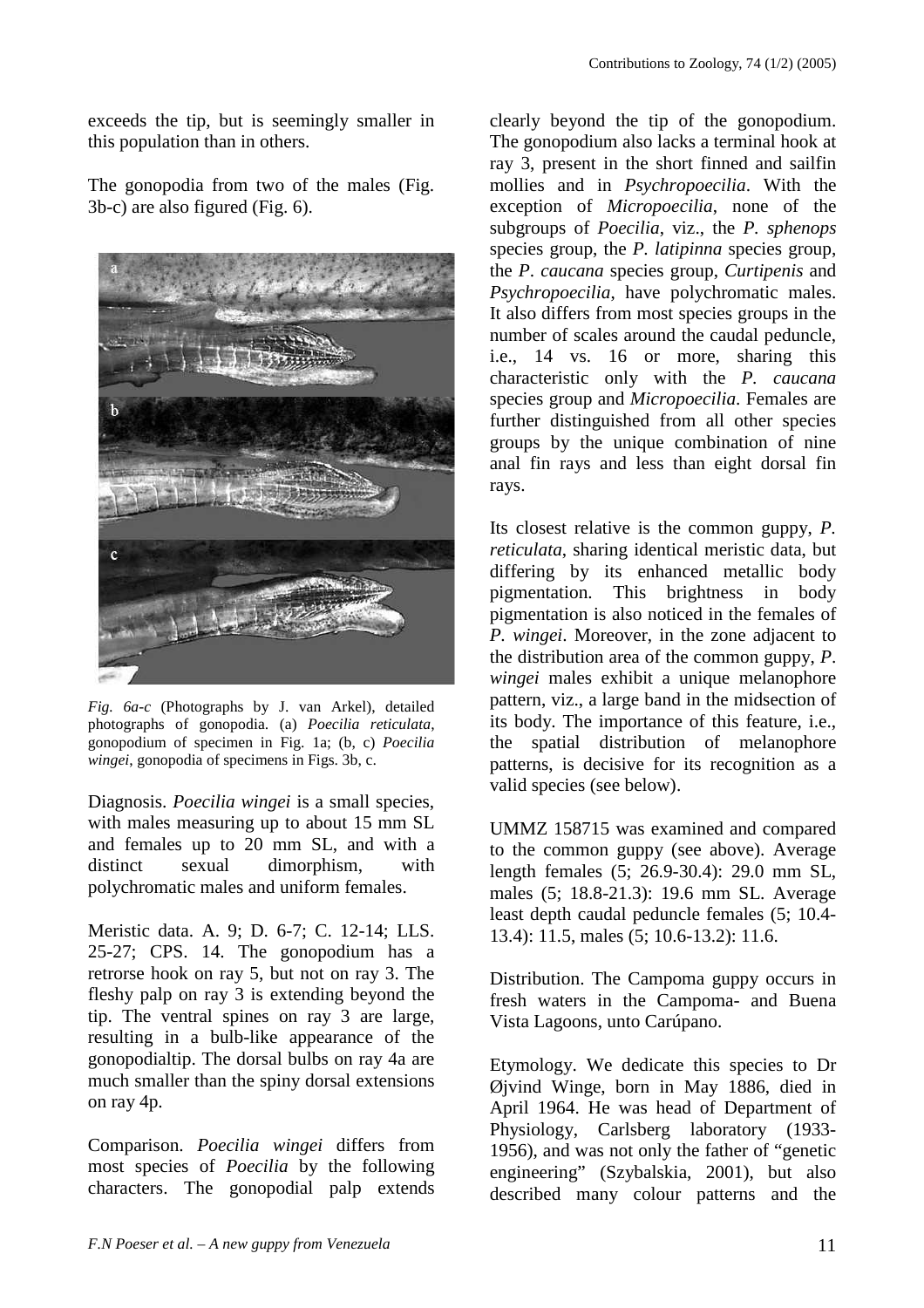genetics of sex-determination in the common guppy as a result of extensive breeding experiments. His work provided the basis for understanding the colour polymorphism in guppies in general (answering to the question posed by Houde ) and the means for recognition of character displacement between the common guppy and the Campoma guppy in particular.

Hypothetical origin.The area of distribution of this new species invites speculation to its origin. It is separated from the Orinoco River and the common guppy by the Cordilleras de la Costa, it is, therefore, obvious to propose that the upraise of these mountains separated the shared ancestor of both species. The Campoma guppy is restricted to the coastal side of the Cordilleras, whereas the common guppy initially occupied the landside, or Orinoco side, of Venezuela. The common guppy somehow re-migrated to the coastal areas, maybe through areas near present-day Barcelona, where rivers with a Caribbean drainage originate next to rivers of the Orinoco drainage. The Campoma guppy managed to keep its specific integrity in the base of Paría through sexual selection based on character displacement in male body coloration (cf. Houde, 1997). Differences in male coloration might be caused by accumulation (or mutation) ofgenes responsible for iridocytes, i.e., the metallic colours, accentuated by the black midsection band on the males in the probable zone of sympatry, the Campoma region. Differentiation in pigmentation within the type series suggests that the midsection band develops later in life.

#### *Characterisation of the genus Poecilia*

The genus *Poecilia* was defined by three synapomorphies (Poeser, 2003: 119, 137): (i) Serrated serrae subdistally on gonopodial ray 3; (ii) A protrudinghook, distally on gonopodial ray 5p; (iii) Hook found distally on gonopodial ray 3. The phylogenetic analysis on which these conclusions were based, compared the genera of the Poeciliini (sensu Rosen and Bailey, 1963) with

*Brachyrhaphis* Regan, 1913, lumping all subgroups of *Poecilia* in an extensive polytomy. This prompted Poeser (2003, chapter 9) to consider the *P. reticulata* species group phylogenetically indefinable as a subgenus. A re-examination of eleven characters strictly applicable to *Poecilia* was made, this time including all species (cf. Poeser, 2003, chapter 11). To root the tree, *Alfaro cultratus* (Regan, 1908) was chosen as outgroup.

The analysis rendered a surprising arrangement of taxa. At the base, the three Hispaniolan species of *Poecilia* are the sistergroup of all remaining species. These species are classified according to the available subgeneric names, rendering them *P*. (*Curtipenis*) *elegans* (Trewavas, 1948), *P*. (*Psychropoecilia*) *dominicensis* (Evermann and Clark, 1906) and *P*. (*Psychropoecilia*) *hispaniolana* Rivas, 1978. Much to our surprise, also *P*. (*Acanthophacelus*) *reticulata* was allocated at the base, separating *P. reticulata* from its South American congeners. The species described herein as new shares these characters. Therefore, we conclude that the phyletically closest relatives are not among the geographically closest relatives. Since both species of guppies are less related to *P*. *vivipara* Bloch and Schneider, 1801 and to *P. parae*, we re-instate subgeneric distinctions in *Poecilia* to emphasise this distinction. In the cladogram (Poeser, unpublished), *Acanthophacelus* is closest related to the Central American mollies, as is *Poecilia* (*Poecilia*) *vivipara*, but they are not each other closest relatives (confirming the phylogenetic relationships within *Poecilia* based on mitochondrial DNA [Ptacek and Breden, 1998]). *Micropoecilia* spp. are closely related to *P. vivipara*.

#### *Characterisation of the subgenus Acanthophacelus*

The allocations in species groups are largely prompted by the gonopodial features and number of dorsal fin rays (Table IV). These differences are geoclinal for the species of the subgenus *Poecilia* (cf. Poeser, 2003, chapter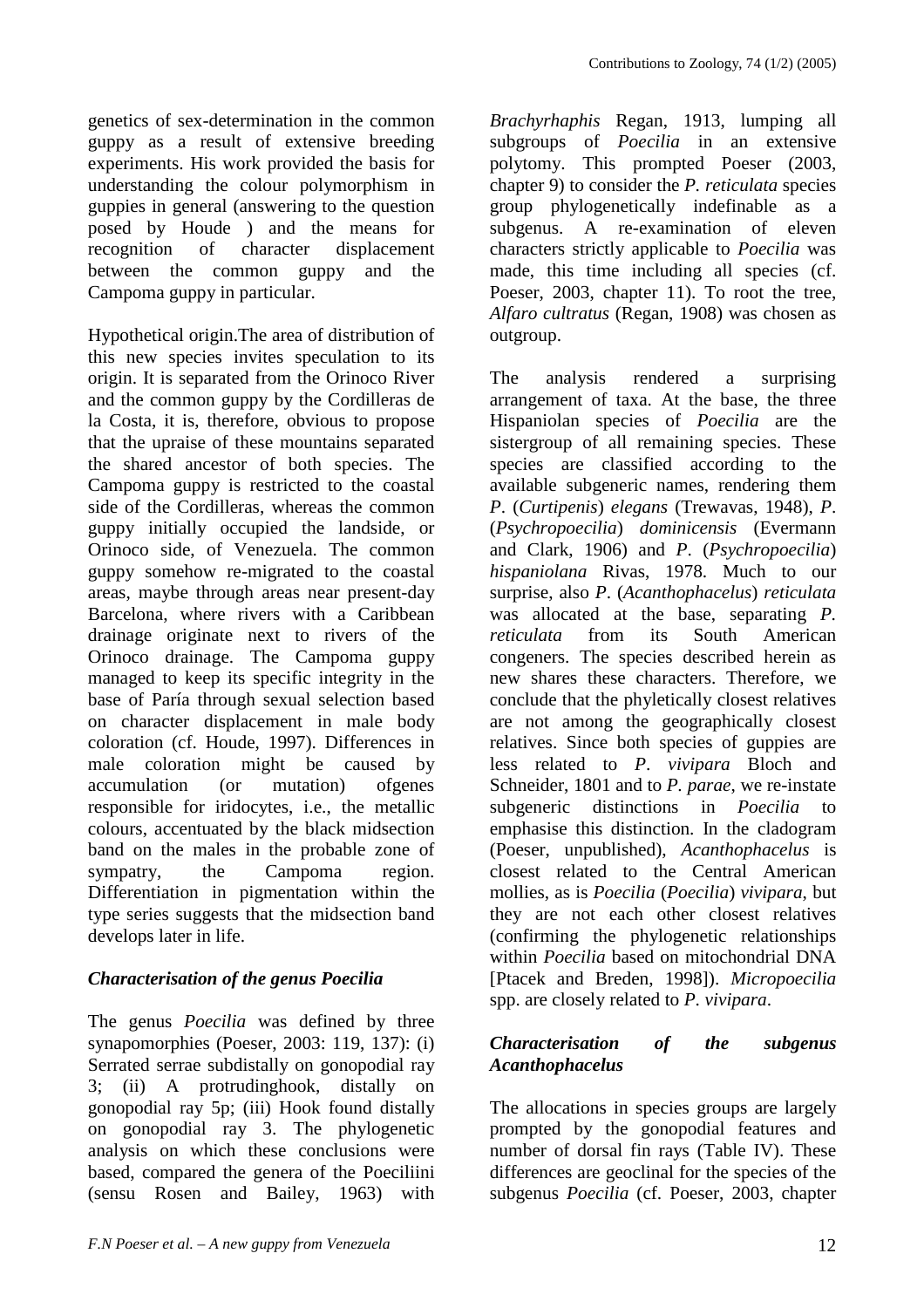5), combining the *P. vivipara* species group with the *P. latipinna* and the *P. sphenops*  species groups. The remaining species groups are identifiable by these characters, yielding the following characterisation of *Acanthophacelus*:

Meristic data. A. 9; D. 6-7; C. 12-14; LLS. 25-27; CPS. 14.

Both species are small with marked sexual dimorphism in size and in pigmentation. Mature males are about 14 to 21 mm SL, females are about 20 to 38 mm SL. Females are relatively more slender, least depth of the caudal peduncle averaging from 10 to 16% SL, whereas males are slightly more stout, from 10 to 18% SL. Females are generally without markings, except for a reticulate pattern of melanophores along the scales margins. Males always have black markings in their variegated colour pattern. While females have no diagnostic markings on their silver grey to brownish bodies, males have patterns that are hard to describe. Within a population no male is exactly the same as another. Although this is largely true for male specimens within one population, some generalities are apparent between populations:

*Poecilia reticulata*: Sometimes a population consists of males with only one spot, e.g., UMMZ 158730 and UMMZ 158753. Most populations contain males that are multispotted, e.g., UMMZ 158704, UMMZ 158706, UMMZ 158711, UMMZ 158717, UMMZ 158720, and UMMZ 158723 (Figs. 1, 2, 5). Occasionally, males exhibit a horizontal line on the body, and/or on their caudal peduncle. A vertical elongated band may be present on the caudal peduncle, e.g., UMMZ 158736 (Fig. 4).

*Poecilia wingei*: A large vertical band is sometimes present in the midsection of the body, at the anterior part of the caudal peduncle, e.g., UMMZ 158715 (Fig. 3). Populations near Carúpano contain males that are multi-spotted, like in *P. reticulata*.

These patterns concern preserved melanophores. Life colours also include differently coloured spots, e.g., red, orange, yellow, blue, green and blue, dull or iridescent spots and patches, whereas also red horizontal lines are not uncommon. Some individuals exhibit only a single colour, e.g., red or green, whereas most individuals have colour patterns combining spots and patches of different colours. Also the unpaired fins, except the gonopodium, can have colours, sometimes with an elongation of the upper or lower caudal fin lobe. We are not aware of any study that correlates specific colour patterns to particular areas, although several studies have shown correlation between colour patterns and ecological factors, e.g., predation pressures (Reznick, 1982, 1983; Reznick *et al.,* 1996a, 1996b, 1996c; Albers, 2000), and food regimes (Robinson and Wilson, 1995). A recent study (Alexander and Breden, 2004) that shows this correlation is discussed below. The genetic basis of these spots has been investigated since Schmidt (1920) and Winge (1922).

The occurrence of a wide polymorphy of melanophore patterns conflicts with the genetic mechanism proposed by Winge (1922, 1927; Fig. 7) which only allows for a moderate amount of variation in these patterns. However, other genetic mechanisms have been proposed (Turing, 1952; Murray, 1988) explaining the variation in the observed patterns. One characteristic of this alternative explanation explains why bodies are never striped when the caudal is spotted, which is true for all guppies examined. It also explains the differences in spot size, e.g., correlated with predation regiments. The genetics of this mechanism is highly speculative, and therefore not discussed herein.

#### **Comparison of the colour patterns between the subgenera** *Acanthophacelus* **and** *Micropoecilia*

Generally, some similarities between melanophore patterns in the guppy and in the species of *Micropoecilia* (cf. Meyer, 1993) are observed. A number of guppy populations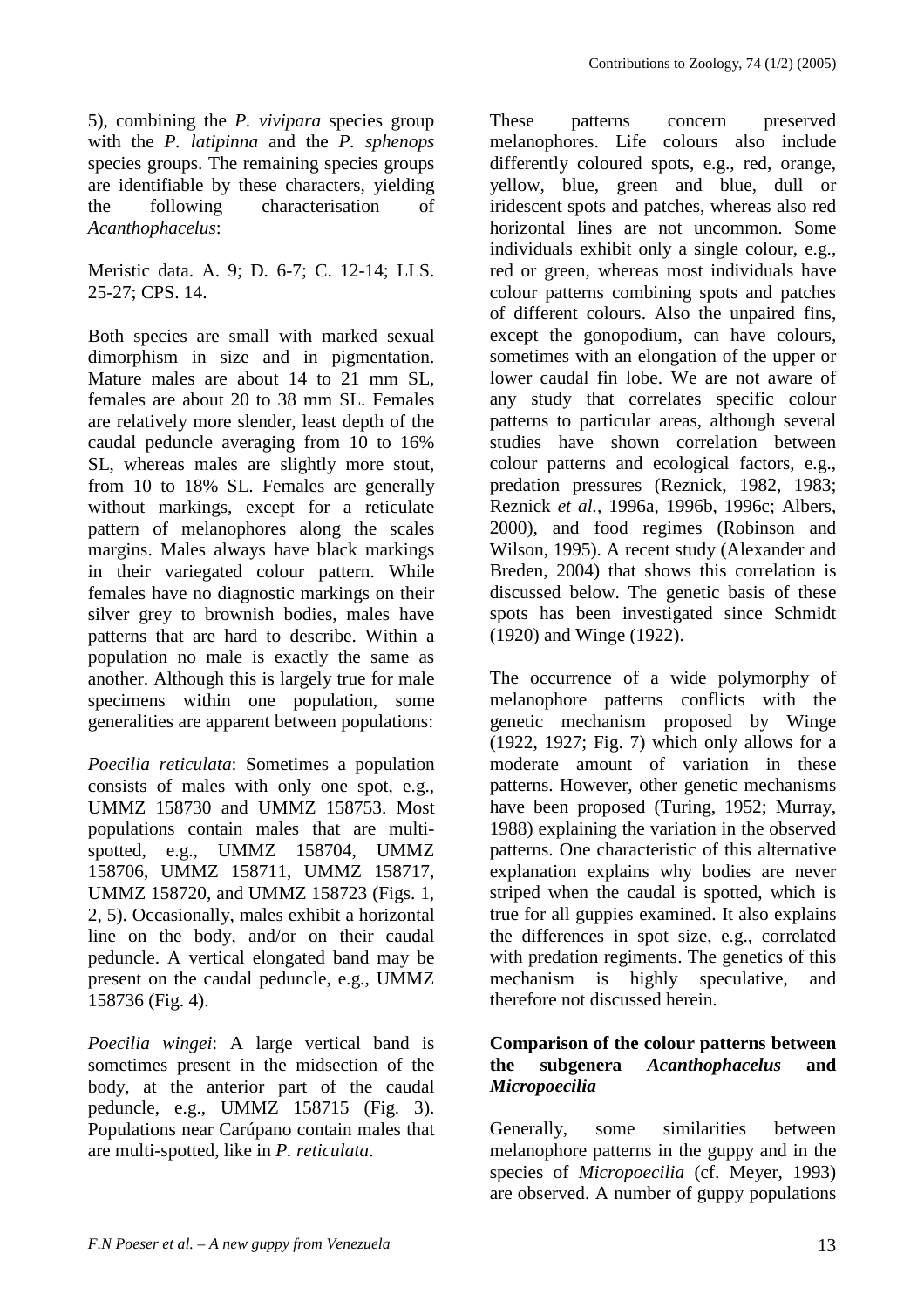have colour patterns like those found in the species of *Micropoecilia*. A spot on the caudal base combined with a pigmented upper margin of the caudal fin, found in many populations of *Micropoecilia*, was named *P*.

*reticulata* 'Lineatus' (cf. Winge, 1927). The large red and black spots are present in nearly all guppy populations, as well as in *P*. *parae* 'amazonica' and *P*. *picta* (Poeser, 2003, chapter 11).

*Table IV.* Characterisation of the subgenera in *Poecilia*. *Poecilia vivipara* represents *Poecilia*; *P. sphenops* and *P. latipinna* represent *Mollienesia*; *P. dominicensis* represents *Psychtopoecilia*; *P. elegans* represents *Curtipenis*; *P. parae* represents *Micropoecilia*; *P. reticulata* represents *Acanthophacelus*; *P. caucana* represents *Allopoecilia*.

| Species group         | Serrae on ray 3   Hook on ray 3 |        | 5p | $\ $ Hook on ray Number of dorsal fin<br>rays |
|-----------------------|---------------------------------|--------|----|-----------------------------------------------|
| Poecilia sphenops     |                                 |        |    | $8 - 11$                                      |
| Poecilia latipinna    |                                 |        |    | 12 or more                                    |
| Poecilia dominicensis |                                 |        |    | $8 - 11$                                      |
| Poecilia elegans      |                                 |        |    | $8 - 11$                                      |
| Poecilia vivipara     |                                 |        |    | $7 - 11$                                      |
| Poecilia parae        |                                 |        |    |                                               |
| Poecilia reticulata   |                                 |        |    | $6 - 7$                                       |
| Poecilia caucana      |                                 | $+/-6$ |    |                                               |

1 *Poecilia latipunctata* seems a noticable exception to this. Molecular data clearly indicate close relations with the *P. latipinna* species group (12-20 dorsal fin rays), although it does not have more than 11 dorsal fin rays (cf. Poeser, 2003).

- <sup>2</sup> This character is "reduced to absent" in this species group (cf. Poeser, 2003).
- 3 This character is "reduced to absent" in this species group (cf. Poeser, 2003).
- 4 This character is "reduced to absent" in this species group (cf. Poeser, 2003).
- 5 This character is "reduced to absent" in this species group (cf. Poeser, 2003).

6 Frequently much reduced in this species group (cf. Poeser, 2003)



*Fig. 7.* Drawings of guppy phenotypes (after Westerhof, 1960) Ferriguneus, Auratus, Armatus and Variatus represent 'multi-spotted' males with different caudal fin patterns, Lineatus only indicate the caudal fin pattern.

There can be a bright area on the caudal peduncle, margined by heavily pigmented bars (Figs. 3-4), like in *P*. *parae* 'melanzona' (Fig. 8). Two explanations are possible. If these patterns occur sympatrically, it might be that these reflect better shoaling possibilities or adaptations to similar environmental demands. If these patterns do not co-occur, a special form of character displacement (cf. Poeser, 1995, 1998; present paper) might be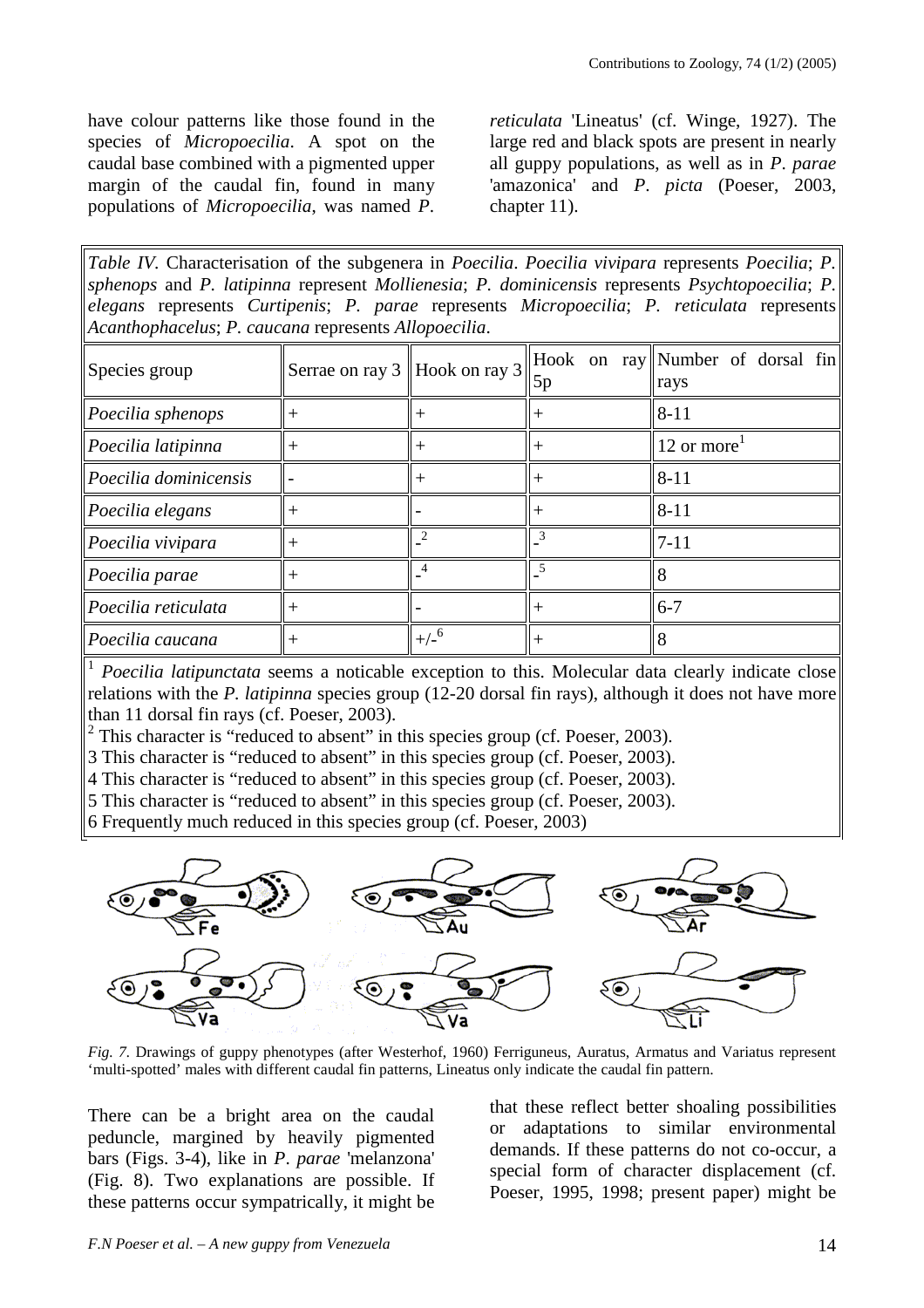present. Examination of these patterns, both genetically and bio-geographically, e.g., correlated to mimicry or character displacement, therefore, is a promising field of investigation, possibly explaining the occurrence of these patterns in wild guppies and in *Micropoecilia*.



*Fig. 8.* Habitus of *Poecilia parae* 'melanzona'. The pigmented bars on the caudal peduncle resemble the phenotypes of guppies shown in Figures 3c and 4c.

Gonopodia. The gonopodium of both species of guppies (cf. Meyer, 1993; Fig. 6) has a retrorse hook on ray 5, but not on ray 3. The fleshy palp is much elongated, extending well beyond the tip. The ventral spines on the 3rd gonopodial ray are large, giving the gonopodium a bulb-like appearance. Both ray 4a and ray 4p have dorsal spines, the spines on 4a are much smaller than on 4p.

Habitat. Guppies are known to inhabit a wide variety of habitats with temperatures ranging from 18-30°C. They are not adapted to special biotopes but do not occur in purely marine environments.

Distribution area. The common guppy is presently circumtropical. However, it is believed to occur naturally only in the northeastern part of South America and on the Lesser Antilles (Fig. 9). We consider only the mainland areas of Venezuela, east of Lago de Maracaibo, further east to the Guiana's, the adjacent part of Brazil, Para district, and upstream the Amazon river (Rio Solimões) as its natural area of distribution. Based on data presented in the discussion section, the occurrence on Trinidad is undisputed. The island of Barbados (cf. Boulenger, 1912) is not considered part of its natural range (Poeser and Isbrücker, 2002).

#### *Spatial distribution of the phenotypes of the freshly collected guppies*

Life colours of the Orinoco variety of *P. reticulata* are characterised by one or two black spots, often enhanced by a metallic patch. This morph is named for the guppies from stations 8-10, which eventually are tributaries of the Río Orinoco. Guppies from stations 5 and 14 are similar to these phenotypes and are therefore also classified as Orinoco guppies. These specimens are like most guppies (*P. reticulata*) examined from the ZMA and UMMZ material.

Guppies caught below the El Cordon waterfall (El Cordon variety, station 6) differ from the Orinoco variety. Not only are they substantially bigger, body colorations are different too. Two specimens (of five collected males) had enormous 'peacock' caudal fins, i.e., a large black spot margined by a bright metallic, silvery blotch. One specimen was without any specific colours, except for exhibiting a metallic silver body. This latter specimen also had an enormous gonopodium, extending almost to the caudal base. The possible origin of the characteristics of this variation is discussed below.

In the areas of stations 11-13, 15 (Carúpano region), the guppies exhibited similar colour patterns as the Orinoco variety, with the addition of metallic polychromatic patterns. Where in the Orinoco guppies the metallic sheen is restricted to areas around the black spots, in *P. wingei* all colours are a brilliant array of metallic colours: red, blue and green to yellow (= gold). Dorsal fin is usually transparent, however, sometimes black or white markings are present.

Caudal fin variegated, i.e., with red or black upper, lower or both margins, or a brownish blotch extending from the caudal base. Females are greyish, with a bright sheen over their bodies.

In the area around stations 1-4, 7 (Campoma region), guppies are found with colours like the Carúpano variety, with addition of a characteristic black midsection of the body. Individual specimens exhibit a black anterior part of the gonopodium, or a fine striped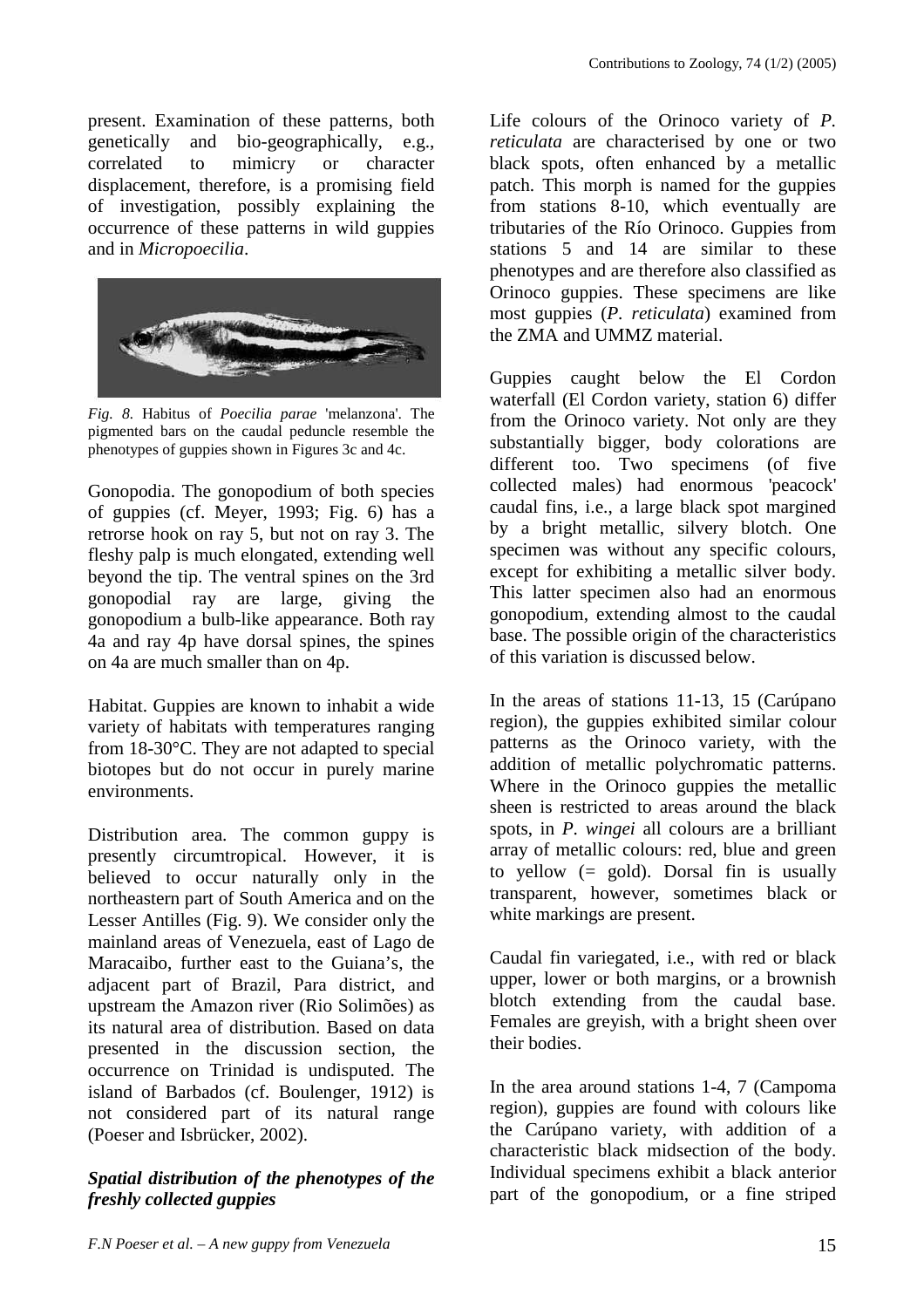pattern on the anterior part of body, or a completely green body.

#### *Evidence of character displacement*

Character displacement is observed "when the areas of distribution of two species of animals overlap geographically, the differences between them are accentuated in the zone of sympatry and weakened or lost entirely in the parts of their ranges outside this zone (Brown and Wilson, 1956)". Summarising the spatial distribution of the phenotypes, the least variegated guppies (hereafter named type A) are the El Cordon variety, followed by the Orinoco variety that has black spots and some metallic fringes (type B). The Carúpano morph also has black spots, but is brilliantly metallic (type C), whereas the most extensive black and metallic colouring (type D) is found in the Campoma variety.

When plotted on a map (Fig. 10), the distribution of phenotypes shows coherence. The brilliant guppies occur exclusively in the Cariaco-Carúpano region, a valley of marshlands surrounded from south to east by the Cordilleras de la Costa. The northern parts of this region are enclosed by the dry Araya Peninsula and in the west it is bordered by the Golfo de Cariaco. It is from this latter area that *P. reticulata* can enter this territory. In the western part of this region, where *P. wingei* and *P. reticulata* may co-occur, both populations have their most extreme phenotypes, i.e., the Campoma variety of the Campoma guppy and the El Cordon variety of the Orinoco, or common, guppy. In the areas in which these two kinds of guppies do not co-occur the phenotypes are similar: the Carúpano variety of the Campoma guppy seems merely a brilliant version of the Orinoco guppy. Both phenotypes are here characterised by the typical black spots. So, while conspecific genetic variation supposedly would follow an A-B-C-D pattern in colour-type distribution, observed distribution is actually B-A-D-C. This represents a clear example of character displacement, leaving little doubt that the Campoma guppy indeed represents a new species.

Character displacement as a pre-copulatory isolation mechanism has already been suggested to have mediated in the speciation of Hispaniolan short fin mollies (Rivas, 1982), short fin mollies from El Salvador (Poeser, 1995) and sailfin mollies (Gabor and Ryan, 2001). The example in guppies is new to science and its characteristics, i.e., easily accessible populations of a species already thoroughly studied and clearly limited geographical dimensions, makes it an almost perfect subject for further studies. The occurrence of this type of speciation was already predicted (Houde, 1997: 55): "… a distinctive guppy population from Venezuela that, at least in laboratory stocks, appears to be monomorphic, but is interfertile with Trinidad guppy populations … A speciesrecognition function for colour patterns thus cannot be ruled out…"

The case study of Alexander and Breden (2004), examining this phenomenon, is fully discussed below.

While there is little doubt about the distribution of phenotypes of *P. wingei*, the origin of the El Cordon phenotype (= *P. reticulata*), based on only a small collection at one locality, remains the subject of further study. This phenotype can have arisen either by character displacement or by hybridisation.

## **Behavioural differences between**  *Poecilia reticulata* **and** *P. wingei*

#### *Behaviour of the Common guppy*

Guppies differ from all other species of *Poecilia* in their mating behaviour (Liley, 1966). Behavioural patterns herein described are personal observations, obtained from the field trip to Venezuela described herein, as well as from an earlier field trip (Kempkes, in 1993) and from aquarium observations. Our studies agree with the observations of other authors on *P. reticulata* (cf. Houde, 1997). Courtship behaviour in *P. reticulata* proceeds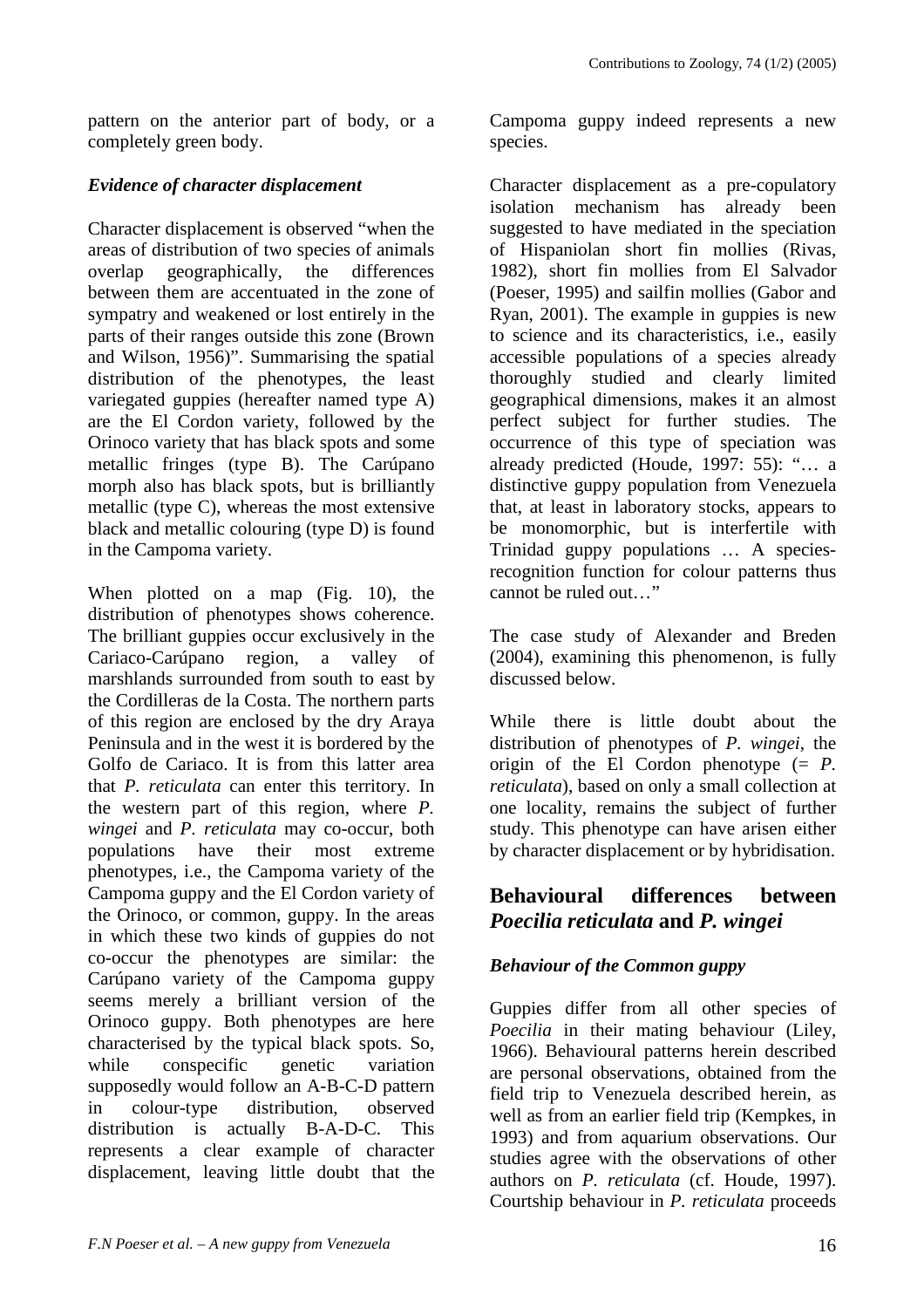in strict sequential ordered elements (Table III). However, some variation in behaviour was observed when behavioural elements were occasionally skipped by courting males.

In the El Pilar river (Fig. 10) two isolated populations of *P. reticulata* were observed (15-07-2002, from 13.00 to 13.30 hr, and 18- 07-2002 from 9.40 to 10.10 hr). Both populations occupied about a half square meter and the water was 10 - 20 cm deep, and both microhabitats were located near the riverbanks. No fish were observed to enter the fast flowing waters in the midsections of the river. Therefore, the population was found to be relatively constant, with no individuals leaving or entering the community. The action radius of males within the population appeared to be bigger than that of females. In these groups, being 'local populations', some territorial behaviour was observed in which the largest females maintained a bigger individual distance to other larger females. These females reacted to approaches of other females by biting them and chasing them away. Juvenile guppies predominantly inhabited the banks of the river, close to the main population. We think that in the shallow water, young guppies were relatively save from predators. Sexually mature males were continuously near the females of their group. The intra-sexual competition between the males was especially perceptible during the courtship: males constantly tried to disturb the courtship of other males, after which they attempted to court the same female. Female choice is apparent (cf. Houde, 1997), because of energy costs of internal maturation of eggs and the additional costs of swimming around highly pregnant. Furthermore, the supply insemination adds to what the males invest to the reproduction. In a laboratory test, Nicoletto (1993) described that female guppies favour large guppy males. The orange and iridescent colour areas at the bodies of the males are probably indications of the fitness of males. Female choice, combined with the establishment of local populations, should favour genetic drift. When populations remain at more or less the same geographical position, these populations will adapt to the

specific requirements of these localities. It has been postulated that sneak copulation alone counteracts possible genetic drift (Magurran, 1998).

## *Behaviour of the Campoma guppy*

The behaviour of *P. wingei* is new to science and is therefore extensively described. Observations were made on the 14th, 16th and 18th of July at Las Aguas de Moises, near the highway between Cariaco and Casanay. The Campoma guppies were observed in a small stream of clear water. The river was about 150 cm deep with the bottom clearly visible, about 180 to 300 cm wide and no submerged vegetation was observed, the observation area was a stretch of about 40 meter. There were trees and some dense vegetation at several positions at the bank. The Campoma guppy was syntopic with the following species: *Catoprion* spec., *Crenicichla* spec., *Cichlasoma* spec., *Rivulus* spec., *Ampullaria* spec., and some unidentified crustaceans. The observed subpopulations, i.e., groups of about twenty adults of both sexes and about 20 subadult and juvenile fishes, occupied positions near the river banks. At different locations of this stream we observed other groups with approximately 60 adults, with about 50 subadults and juvenile fishes. The females were continuously grazing the loamy ground, swimming in groups of 6 to 10 fishes. In this stable environment, subgroups are formed consisting only of females. Stable all-female subgroups stay a relatively long time, about 20 to 30 minutes, at a certain locality within the territory, circa 100 square cm, where they seem to be constantly foraging. Strange females rarely enter this sub-community. Intra-sexual aggression, in which the largest females chase smaller females away, was also observed. When two females are equally big, they show a particular posture. These female opposed each other in a T-shaped position for half a second, spreading their fins. After this showing off they feed again. Only at one observation we saw two opponent females actually fight, one female was picking at the caudal peduncle of the other female. After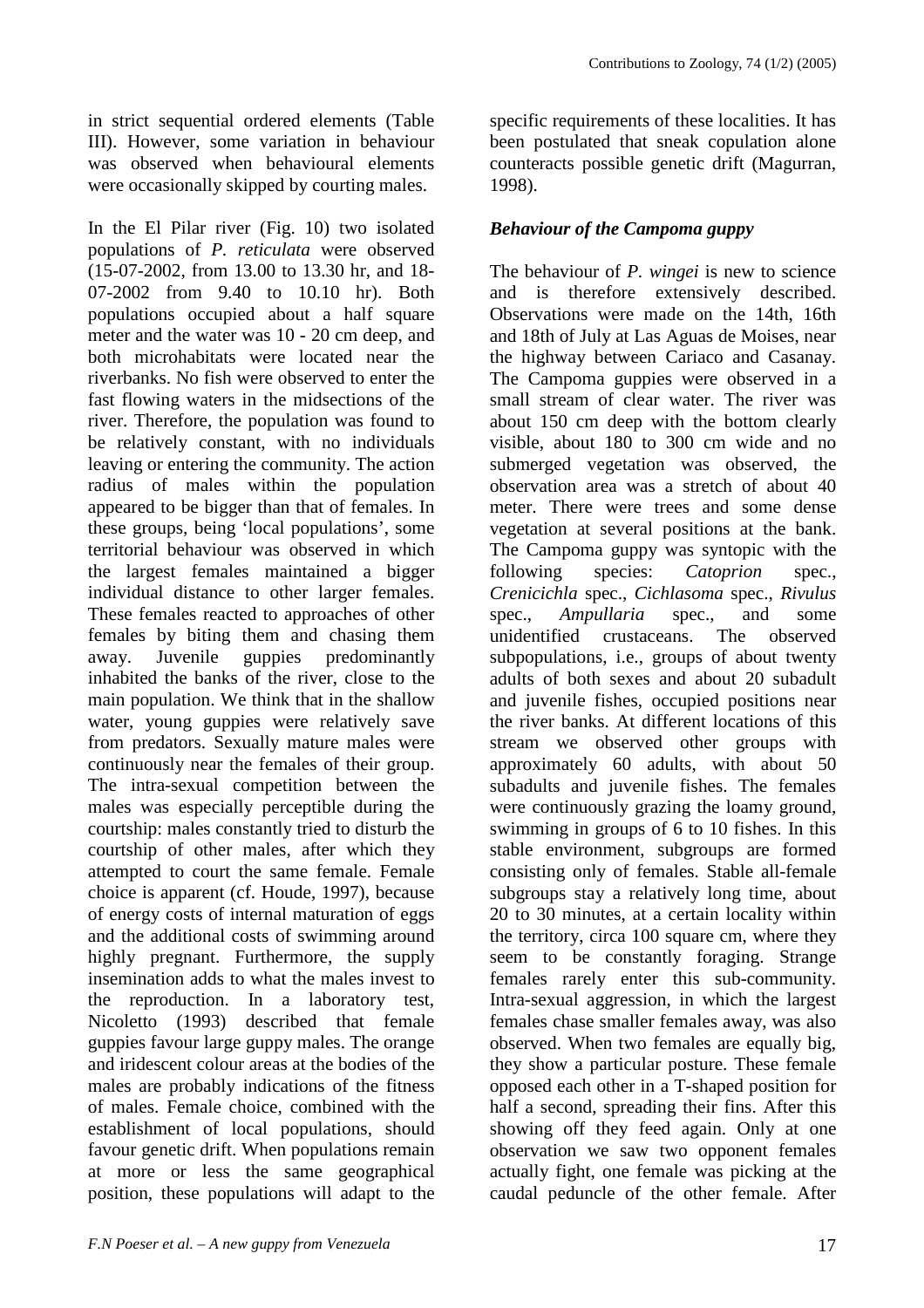about ten seconds they started feeding again. This behaviour had no apparent effect on the group structure. Two explanations for this behaviour are possible. Firstly, the females have some territorial behaviour related to foraging. Secondly, we suspect female-tofemale competition related to sexual selection, i.e., male sexual selection not observed in *P. reticulata*. This latter conclusion is supported by further observations (see below).

During the observation period, males were continuously found in the proximity of the females. With every all-female subgroup, we observed how two or three males remained proximate, i.e., the males seemed less promiscuous compared to *P. reticulata*. In one case, such group was accompanied by a single male. In groups with more fishes, i.e., more than 40 adults, the males court more intensive. In relatively small groups, e.g., one to three males and one to seven females, the males show less intensive courtship behaviour compared to bigger groups. Males in smaller groups apparently need not show their fitness so often, because the females probably recognise individual males. When a male not already belonging to the subgroup started to show courtship behaviour to one of the females, the male already present showed the strange male his sigmoid display, after which the intruder stopped his courtship attempt. Males that initiate courtship approach the female from behind, preferably while she is busy searching food. As noted above, females are mostly stationary during foraging.

Observations indicated that the introduction phase in the Campoma guppy is relatively short compared to common guppies, whereas the last phase of their courtship behaviour, i.e., high courtship, is longer and more intensive. Correlated to the behavioural characteristics of *P. reticulata* (Table III), we recorded the following.

1a. A male attempts to position himself under the female, while his colour pattern darkens if he is successful.

2a. The male will attempt to become visible in the face-to-face position.

2b. He initiates the sigmoid-display. During the sigmoid-display the male turns both sides to the female, like the common guppy.

2c. Finally the male circles around the female and attempts to copulate with his forwardly turned gonopodium.

The significant differences between the courtship behaviour of the common guppy and the Campoma guppy, documented from about 35 observational moments is summarised as follows.

• The Campoma guppy males court more from below during the first phase of the courtship behaviour. The males from the common guppy swim more from behind or from the side of the females.

• Because the female of the Campoma guppy did not flee, we did not observe any chasing from the males. The females float slowly in front of the males and show that they are cooperative. Females of the common guppy make clear, in a relatively early stage of courtship, whether they are inclined to copulate or not.

• The characteristic display jump of the common guppy during the courtship is only rarely observed in the Campoma guppy. We, therefore, assume that the display jump is not important for the courtship behaviour of the Campoma guppy.

• The females of the Campoma guppy swim away from the courting males when they attempt to copulate, i.e., they avoid courting males relatively late. The females from *P*. *reticulata* often flee at the beginning of the courtship. We never saw any aggression from the Campoma guppy females towards courting males. Under natural conditions, as well as in an aquarium, females of the common guppy attack obtrusive males. In general, the females of the Campoma guppy seem longer co-operative and receptive, rejecting males in a much later stage than do females of the common guppy.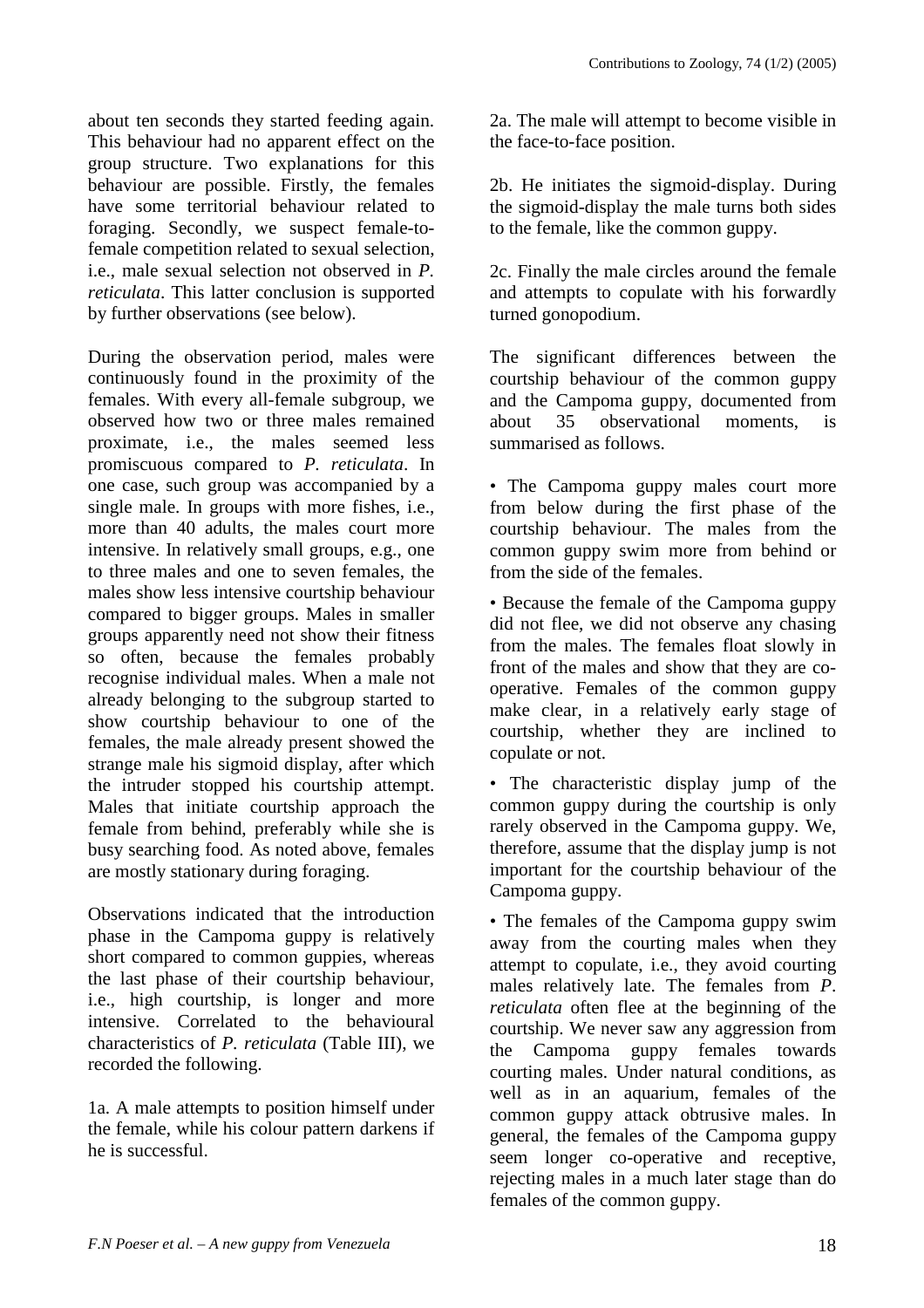• The courtship of the Campoma guppy male is relatively docile. Moreover, males attempt to court the same female longer and, after failure, often start to court the same female again.

• Although the competition is strong in big populations, we never saw a Campoma male attempting to court a female that is already courted by another male. The males in a big group show impressing behaviour only on occasion. We assume that inter-male aggression is not relevant for courtship in a big group.

We observed sneak-copulation, i.e., copulation attempts without elaborate courtship, in the Campoma guppy too, but it is another kind of sneakcopulation, i.e., we never observed sneaky copulations without previous courtship. Common guppies will try to copulate without any prior courtship (cf. Houde, 1997).

Despite intensive observations no particular predator was found that directly attacked guppies. For example, in all locations, juvenile and subadult Campoma guppies were close to the *Rivulus*-like fish near the riverbanks. We did not find any *Rivulus*  attacking any young guppies. At Las Aguas des Moises, adult guppies were found near a pair of *Crenicichla* with juveniles. No *Crenicichla* did pursue guppies, and in one occasion a subadult *Crenicichla* was seen to actually 'pass through' a shoal of guppies. No reason for this 'non-aggression pact' is apparent.

## **Remarks on population differentiation in Trinidadian guppies**

In a paper on guppy population differentiation, Magurran (1998) posed an enigmatic dilemma: "Guppy populations evolve rapidly… The rates of evolution involved can be up to seven orders of magnitude greater than those seen in the fossil record … female choice appear to reinforce the divergence … perplexingly … there is no reproductive isolation … between populations …" A substantial counteraction against speciation seemed to be 'sneaky mating', i.e., the mechanism enabling males to copulate without the consent of the females. Also different foraging niches for males and females is supposed to inhibit the development of feeding polymorphism, and therefore inhibit sympatric speciation (Magurran, 1998). This enigma was generated by the occurrence of genetic differentiation between guppies from the Quare-Orupuche drainage versus guppies from the Paría drainage on Trinidad (Fajen and Breden, 1992; Taylor and Breden, 2000). The guppies from the Trinidadian Paría drainage are closely related to Venezuelan and Guyanan mainland populations, whereas the Quare-Orupuche guppies form a separate monophyletic clade. Our discovery of the Campoma guppy gives the derivation of the Quare-Orupuche guppies a possibly different perspective.

Trinidadian guppies interbreed readily in laboratory circumstances with Campoma guppies (Houde, 1997; pers. obs.), although this seemed not to be the case in the late 1970's (see below in our discussion on the Endler's Live-bearer; Alexander and Breden, 2004). The geological environment, protecting the Campoma region from invasion of the Orinoco guppy, allows only a limited influx of foreign guppies into the region. Here, separation of the two guppy populations is secured by sexual selection, and subsequent character displacement reinforcing divergence (cf. Houde, 1997; Magurran, 1998). However, it is not unlikely that, while there might have been an initial separation on species level present on Trinidad, the geology of Trinidad did not allow for an enduring separation of these two species. While the dispersal from river to river in the Cumaná-Cariaco coastal strip limits the possibilities for guppies to enter the Campoma region, the Orinoco river probably provides a continuous 'bombardment' of heterospecific genetic material in the original Trinidadian guppies. These latter guppies might have been the same species as the Campoma guppies, or a closely related population. Ongoing introgression of Orinoco guppy genes has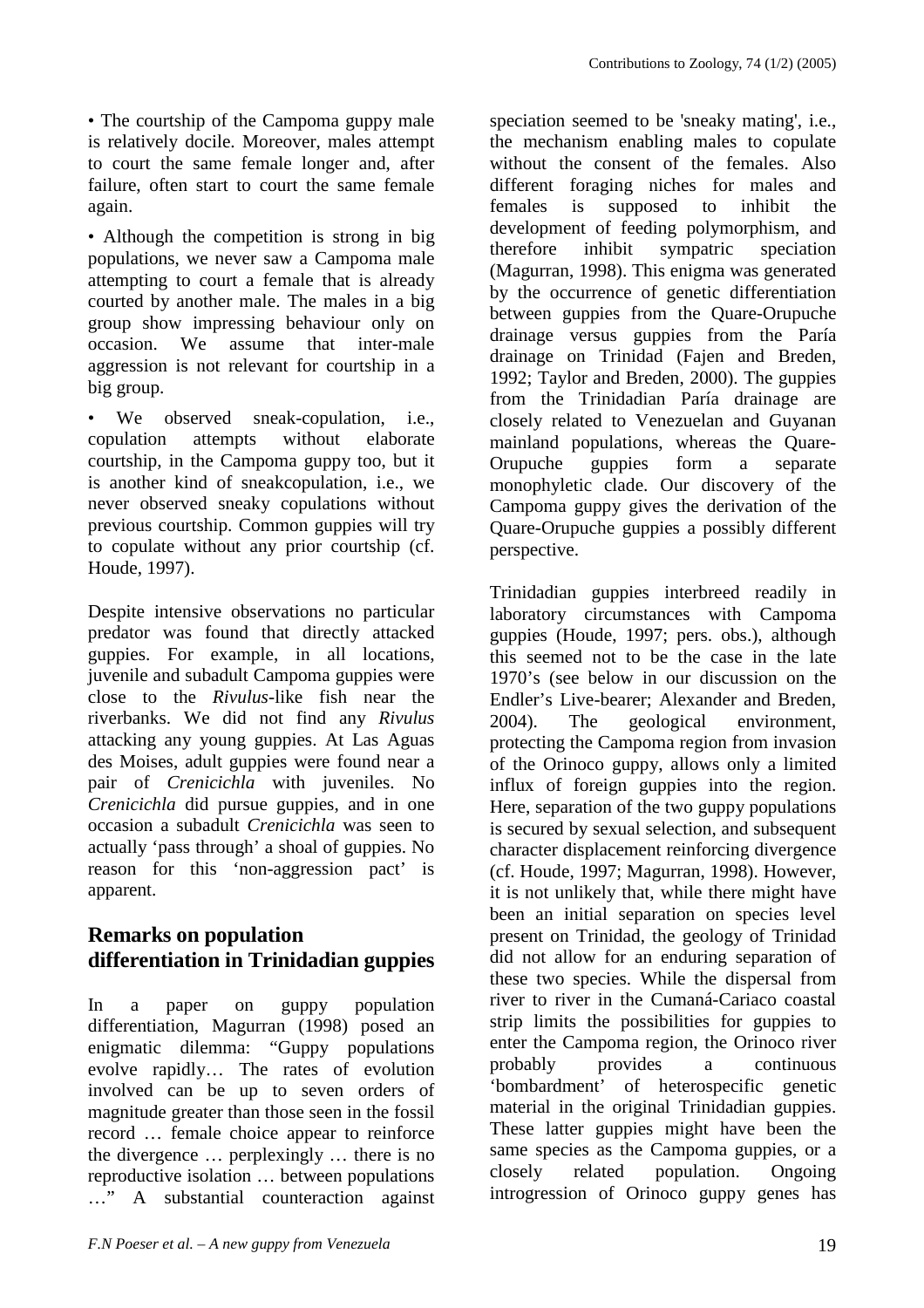despeciated the original Trinidadian guppy, causing the genetic divergence observed today (Fajen and Breden, 1992; Taylor and Breden, 2000). Therefore, the initial situation postulated by Magurran (1998) must be redefined. While she initially situated a single guppy species on Trinidad, diverging to the limit of speciation but, 'perplexingly', not going beyond that specific boundary, we postulate another scenario. The present day situation results from the introgression of genetic material of one species, viz., the Orinoco or common guppy, into a heterospecific population of 'original' heterospecific population of

Trinidadian guppies, actually converging genetic differences, i.e., despeciating the latter species. This despeciation in action was also already recorded, though not recognised as such. Magurran et. al. (1992) sampled molecular data from a guppy population that was supposed to be re-allocated by Haskins in 1957 from the Caroni drainage, i.e., part of the Paría drainage guppy populations, viz., Orinoco guppies, and removed them to the Orupuche drainage. There these Paría guppies replaced the residing guppies almost totally, a striking example of obvious higher fitness of the common guppy.



Fig. 9. Distribution area of the subgenus *Acanthophacelus*. The occurrence of Common guppies in the Río Santo Domingo, near Merida and the Río Apure, Llanos, Venezuela (both western rivers of the Río Orinoco drainage) is confirmed by Kempkes (pers. obs.). Guppies claimed from the Rio Solimões are kept alive by Poeser. Occurrence of guppies upstream of the Río Orinoco and in the Rio Negro awaits confirmation. Numbered locations indicate examined museum material (bold numbers are figured): 1. ZMA 120.725; 2. UMMZ 158750; 3. UMMZ 158736; 4. UMMZ 158753; 5. UMMZ 158709; 6. UMMZ 158729; 7. UMMZ 158704; 8. UMMZ 158705; 9. UMMZ 158715; 10. UMMZ 158706; 11. UMMZ 158716; 12. UMMZ 158715; 13. UMMZ 158711; 14. UMMZ 158720.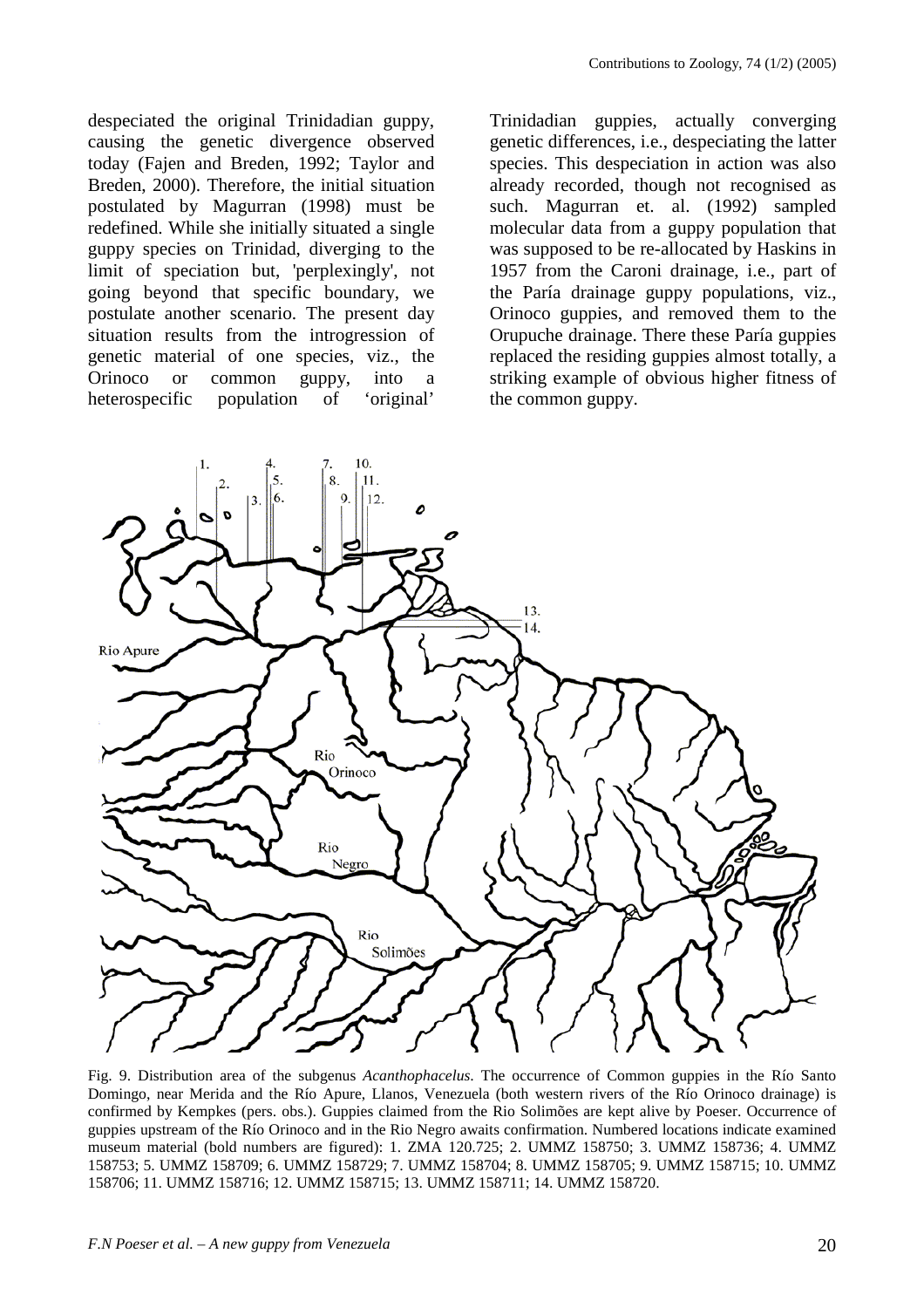Magurran (1998) dated the renewed contact of the common guppy with the original Trinidadian guppy very recent, i.e., 1,000- 10,000 years ago, i.e., during the period that Venezuela was linked to Trinidad by the Cordilleras de la Costa. Molecular data (Fajen and Breden, 1992) date the break up between these two guppy populations long before this, i.e., 600,000 years ago. We, therefore, postulate that the Cordilleras were formed 600,000 years ago, blocking gene flow between the several populations of guppies. The Cordilleras also blocked the Río Orinoco from its northerly flow, redirecting its course just south of a rocky strip that is the present day northern range on Trinidad. Since about 10,000 years ago, this mountainous strip was severed from the Paría Peninsula and collected substantial strips of sand deposited by the Orinoco river, forming present-day Trinidad. The common guppy established itself firmly in the southeasterly drainages, whereas the Orupuche guppies retained some

of their original genetic content. On the Paría Peninsula, the Campoma guppies have kept their specific identity since, whereas the Trinidadian guppies have lost this identity by the constant intrusion of Orinoco influences.

This hypothesis is testable. Obviously, when the molecular data of the Campoma guppy are compared with those of the two clades found on Trinidad (Taylor and Breden, 2000), we predict a closer relationship of the Campoma guppy with the guppies from the Orupuche drainage than to those from the Paría drainage.

## **Remarks on the 'Endler's Livebearer'**

The populations of Campoma-like guppies collected in a coastal area of Venezuela, in Cumaná, Laguna de los Patos (Endler, pers. comm.), might very well be an established local population of *P. wingei*.



*Fig. 10.*Map of the collection sites in and around the Paría Peninsula, Venezuela. Indicated are river systems, the Campoma- and Carúpano regions, and the 250 m altitudes. Localities 1-4, and 7 rendered Campoma guppies, Campoma variety. Localities 11-13, and 15 rendered Campoma guppies, Carúpano variety. All other, non-Paría localities, rendered Common guppies.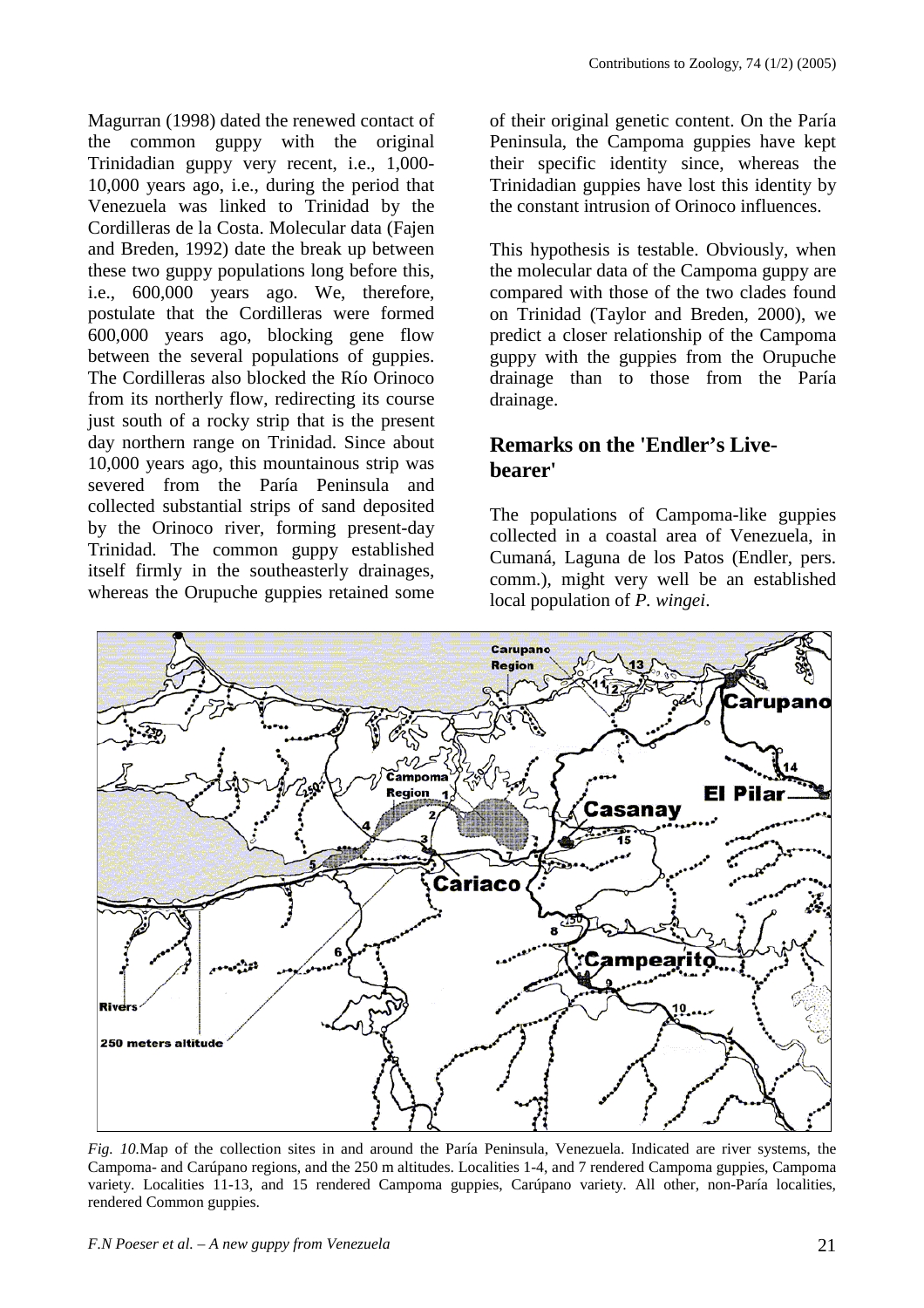How guppies were distributed there is unknown; they might be remains of an earlier, wider range of the Campoma guppy, but most likely they are released aquarium specimens originating from the Cariaco- Carúpano region.

The Endler's live-bearer is renamed as "Cumaná guppy" by Alexander and Breden (2004). This vernacular name is misleading because not all guppies from Cumaná they collected are named as such (Alexander and Breden, 2004: 3), only those from the west part of Cumaná. The paper of Alexander and Breden (2004) adds a lot of quantitative data to our findings, confirming *P. wingei* as a valid species. They quantified sexual isolation, adding sexual selection and different male display traits to our findings of behavioural differences (Alexander and Breden, 2004: 5). They also added clear morphological differences to the description of the two guppy species (Alexander and Breden, 2004: 4, fig. 6), as well as a full examination of the differences in colour patterns also mentioned in the present paper (Alexander and Breden, 2004: 3, 7, figs. 3-5). Finally, they recorded only common guppies in a radius of 100 km outside Cumaná, confirming the presence of exclusively *P. reticulata* populations between Cumaná and the Paría Peninsula. Alexander and Breden (2004) recorded a total lack of reproductive (postzygotic) isolation between their Cumaná guppies and other guppy populations, although they did mention the initial incompatibility of Endler's guppies with *P. reticulata*. This makes sense in the light of our hypothesis of human introduction: the initial isolation, existing in the late 1970's, is now broken down, possibly by introduction of *P. reticulata* genes into the Cumaná population of *P. wingei* by sneak copulations.

## **Acknowledgements**

Our warm thanks extend to Mr. Luis Palacio, who drove us to places we would not find without him. We also thank Mr. Latsy Nyari for loaning us his notes on the Endler's Livebearer. Mr. Jan van Arkel provided us with the photographs of the specimens shown in Figs. 1-6, and Fig. 8, for which we are grateful. Mr. Pieter J. Michels kindly read an earlier version of the manuscript and offered valuable suggestions.

## **References**

- **Albers PCH. 2000.**Evidence for evolution of guppies in a seminatural environment. *Neth. J. Zool.* **50 (4):** 425-433.
- **Alexander HJ, Breden F. 2004.** Sexual isolation and extreme morphological divergence in the Cumaná guppy: a possible case of incipient speciation*. J. Evol. Biol* **. 17 (6):** 1238-1254.
- **Baerends GP, Brouwer R, Waterbolk HT. 1955.**Ethological studies on *Lebistes reticulatus* (Peters). I. An analysis of the male courtship pattern. *Behaviour* **8:** 249- 334.
- **Breden F, Ptacek MB, Rashed M, Taphorn D, Figueiredos CA. 1999.**Molecular phylogeny of the life-bearing fish genus*Poecilia* (Cyprinodontiformes: Poeciliidae). *Mol. Phyl. Ev.* **2 (12):**95-104.
- **Brown WL, Wilson EO. 1956.**Character Displacement. *Syst. Zool.* **5 (2):** 49-64
- **Boulenger EG. 1912.**Notes on the breeding habits of the "Millions" fish (*Girardinus poecilioides*). *Proc. Zool. Soc. London* **11:** 906-908.
- **Clark E, Aronson LR. 1951.**Sexual behavior in the guppy, *Lebistes reticulatus* (Peters). *Zoologica* **36:** 49-66.
- **Costa WJEM. 1991.**Description d'une nouvelle espèce du genre *Pamphorichthys*  (Cyprinodontiformes: Poeciliidae) du basin de l'Araguaia, Brésil. Rev*. fr. Aquariol. Herpétol.* **2 (18):** 39-42.
- **Costa WJEM, Sarraf A. 1997.** *Poecilia*  (*Lebistes*) *minima*, a new species of neotropical poeciliid fish from the Brazilian Amazon. *Ichthyol. Explor. Freshwaters* **8 (2):**185-191.
- **Eigenmann CH. 1907.**The poeciliid fishes of Río Grande do Sul and the La Plata Basin. *Proc. U. S. Natl. Mus.* **7:** 425-433.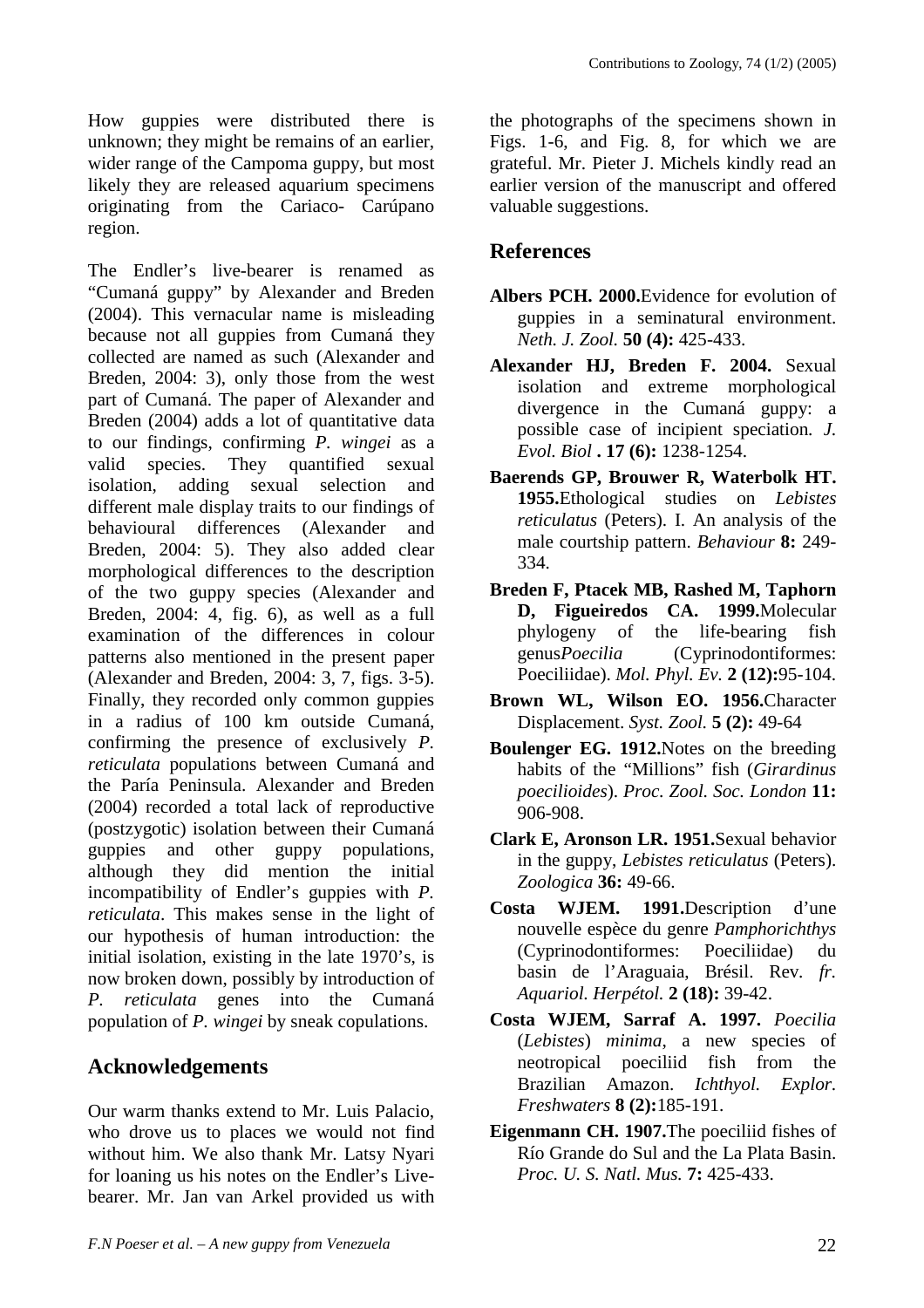- **Fajen A, Breden F. 1992.**Mitochondria DNA sequence variation among natural populations of the Trinidad guppy, *Poeciliareticulata*. *Evolution* **46 (5):**1457- 1465.
- **Filippi F. de. 1861.**Note Zoologiche IV. *Lebistes*, nuovo genere di perce della famiglia dei Ciprinodonti. Tav. IV, Fig. 6. *Arch. Zool. l'Anatomia e la Fisiol. (Genova),* **1:**69-70, pl. IV.
- **Gabor CR, Ryan MJ. 2001.**Geographic variation in reproductive character displacement in mate choice by male sailfin mollies. *Proc. Roy. Soc. London (series B)* **268:**1063-1071.
- **Günther A. 1866.**Catalogue of fishes in the British Museum. Catalogue of the Physostomi, containing the families Salmonidae, Percopsidae, Galaxidae, Mormyridae, Gymnarchidae, Esocidae, Umbridae, Scombresocidae, Cyprinodontidae, in the collection of the British Museum. *Cat. Fishes* **6:** i-xv, 1- 368.
- **Houde AE. 1997.**Sex, colour, and mate choice in guppies. Princeton University Press, *monogr. behav. ecol.* ISBN 0-691-02790-0: 1-210.
- **Liley NR. 1966.** Ethological isolating mechanisms in four sympatric species of poeciliid fishes. *Behaviour*(Suppl.) **13:** 1- 197.
- **Magurran AE, Seghers BH, Carvalho GR, Shaw PW. 1992.**Behavioural consequences of an artificial introduction ofguppies (*Poecilia reticulata*) in N. Trinidad: evidence for theevolution of antipredator behaviour in the wild. *Proc. R. S. Lond. Ser. B-Biol. Sci.* **248:**117-122.
- **Magurran AE. 1998.**Population differentiation without speciation. *Phil. Trans. R. Soc. London B* **353:**275-286.
- **Meyer MK. 1993.**Re-instatement of *Micropoecilia* Hubbs, 1926, with a redescription of *M*. *bifurca* (Eigenmann, 1909) from Northeast South America (Teleostei, Cyprinodontiformes: Poeciliidae). *Zool. Abh. Staatl. Mus. Tierk.* **47 (10):** 121-130.
- **Murray JD. 1988.**How the leopard gets its spots. *Sci. Amer.* **(3):** 80-87
- **Nicoletto PF. 1993.**Female sexual response to condition-dependent ornaments in the guppy, *Poecilia reticulata*. *Anim. Behav.* **49:** 377-387.
- **Paepke HJ. 1986.**Neues zur Entdeckungsgeschichte von *Poecilia reticulata*. *Aquarien Terrarien* **6:** 192- 194.
- Peters WCH. 1859.Hr. W. Peters legte eine neue vonHrn. Jagor im atlantischen Meere gefangene Art der Gattung*Leptocephalus*  vor und fügte Mittheilungen über einige andereneue Fische des zoologischen Museums hinzu. *Monatsb. Akad. Wiss. Berlin* [Gesammtsitzung vom 9. Juni 1859] : 411-412.
- **Poeser FN. 1995.**Nonrandom variation in *Poecilia marcellinoi* n. sp. and *P*. *salvatoris* Regan, 1907 in El Salvador (Pisces,Poeciliidae). *Bijdr. Dierk.* **64 (4):**239-252.
- **Poeser FN. 1998.**The role of character displacement in the speciation of Central American members of the genus Poecilia (Poeciliidae). *Ital. J. Zool.* **65** Suppl.: 145- 147.
- **Poeser FN. 2003.**From the Amazon river to the Amazon molly and back again. Ph.D. thesis (University of Amsterdam), ISBN 90-76894-32-9: i-xxiv, 1-180.
- **Poeser FN, Isbrücker IJH. 2002.**Zum wissenschaftlichen Name des Guppy. *DATZ* **4:**47-49.
- **Ptacek MB, Breden F. 1998.**Phylogenetic relationships among mollies (Poeciliidae: *Poecilia*: *Mollienesia* group) based on mitochondrial DNA sequences. *J. Fish Biol.* **53**(Suppl. A): 64-81.
- **Regan CT. 1913.**A revision of the cyprinodont fishes of the subfamily Poeciliinae. *Proc. Zool. Soc. Lond.* **11:** 977-1018.
- **Reznick DN. 1982.** The impact of predation on the life history evolution in Trinidadian guppies: genetic basis of observed life history patterns. *Evolution* **36 (6):** 1236- 1250.